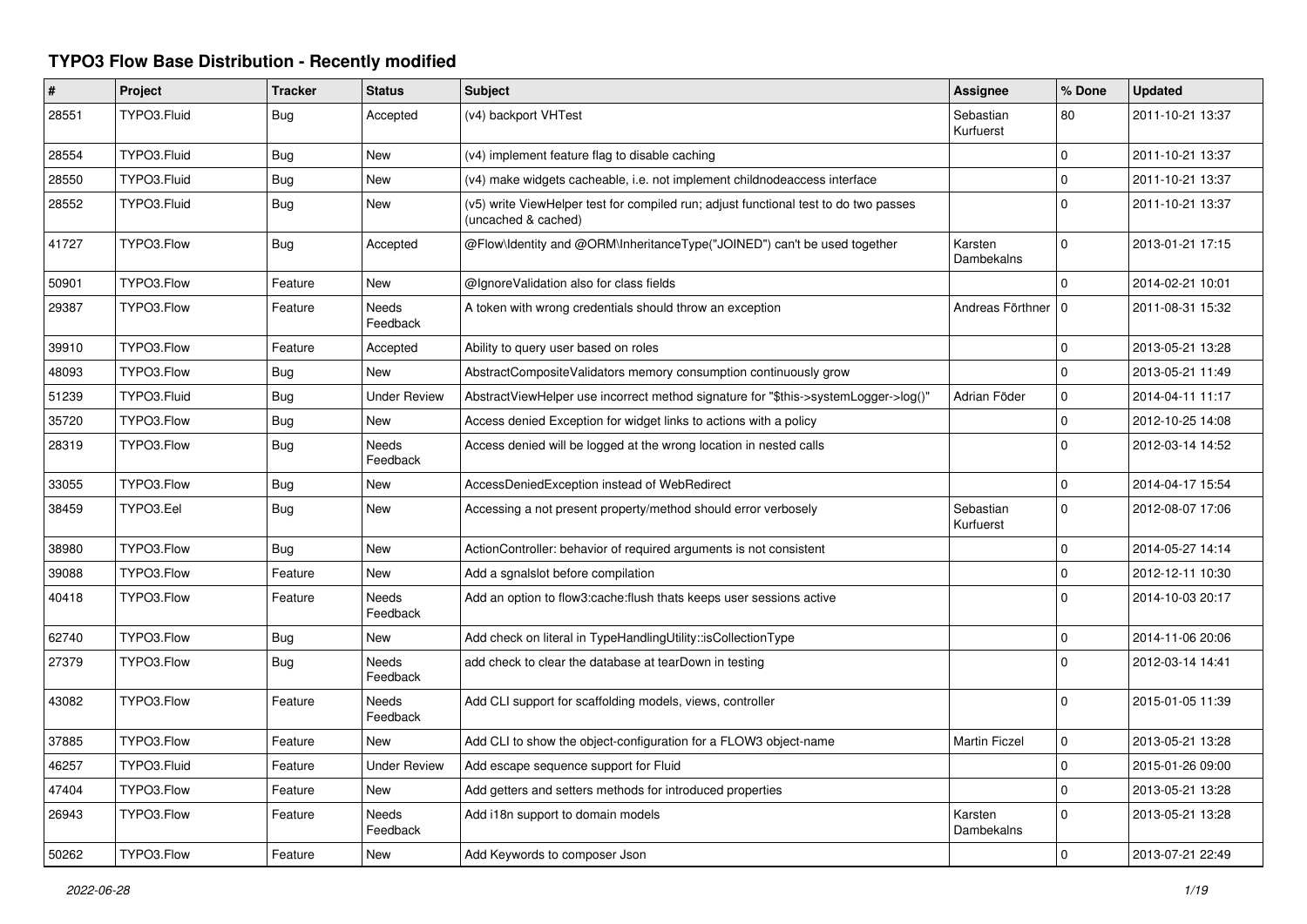| #     | Project                                | <b>Tracker</b> | <b>Status</b>            | <b>Subject</b>                                                                                          | <b>Assignee</b>              | % Done       | <b>Updated</b>   |
|-------|----------------------------------------|----------------|--------------------------|---------------------------------------------------------------------------------------------------------|------------------------------|--------------|------------------|
| 59019 | <b>TYPO3 Flow Base</b><br>Distribution | Suggestion     | New                      | Add marker for lazyloaded properties to \TYPO3\Flow\var dump                                            |                              | 0            | 2014-05-22 10:15 |
| 43841 | TYPO3.Flow                             | Feature        | New                      | Add package support to validation errors                                                                |                              | $\mathbf 0$  | 2012-12-10 16:20 |
| 890   | TYPO3.Flow                             | Feature        | New                      | Add priority for advice chains                                                                          | Robert Lemke                 | $\mathbf 0$  | 2011-10-20 01:43 |
| 60003 | TYPO3.Fluid                            | Feature        | New                      | Add required-Attribute to f:form.password                                                               |                              | $\mathbf{0}$ | 2014-06-30 16:53 |
| 27322 | TYPO3.Flow                             | Feature        | On Hold                  | Add support for Appserver-in-PHP, which could result in much faster executions.                         | Christopher<br><b>Hlubek</b> | $\mathbf 0$  | 2012-07-09 18:11 |
| 59672 | TYPO3.Flow                             | Feature        | <b>Under Review</b>      | Add support for Doctrine 2.5 embeddables                                                                | Alexander Berl               | $\mathbf 0$  | 2015-04-08 17:42 |
| 55793 | TYPO3.Flow                             | Feature        | <b>Under Review</b>      | Add Support for groupBy                                                                                 | Kerstin<br>Huppenbauer       | $\mathbf{0}$ | 2014-09-02 09:38 |
| 42550 | TYPO3.Flow                             | Task           | <b>Under Review</b>      | Add top-level .htaccess to block everything but Web                                                     | Karsten<br>Dambekalns        | $\mathbf{0}$ | 2012-12-11 22:43 |
| 36955 | TYPO3.Flow                             | Feature        | New                      | Add type filter to var_dump()                                                                           |                              | $\mathbf 0$  | 2012-05-08 16:39 |
| 46216 | TYPO3.Flow                             | Feature        | New                      | Add wincache cache backend                                                                              |                              | $\mathbf 0$  | 2013-03-12 20:55 |
| 46816 | TYPO3.Flow                             | Feature        | New                      | Add xcache cache backend                                                                                |                              | $\mathbf 0$  | 2013-05-21 13:28 |
| 58579 | TYPO3.Flow                             | Feature        | New                      | Adding own environment constants to Flow                                                                |                              | 50           | 2014-05-06 22:14 |
| 40081 | TYPO3.Fluid                            | Feature        | New                      | Allow assigned variables as keys in arrays                                                              |                              | $\Omega$     | 2013-10-02 09:38 |
| 51459 | TYPO3.Flow                             | Feature        | New                      | Allow catching of particular exceptions on property mapping                                             |                              | $\mathbf 0$  | 2013-10-22 13:44 |
| 33049 | TYPO3.Flow                             | Feature        | New                      | Allow configuration of context without environment variable (needed for IIS)                            |                              | $\mathbf 0$  | 2012-03-07 20:51 |
| 57763 | TYPO3.Flow                             | Feature        | New                      | Allow controller / package / action as params in<br>\TYPO3\Fluid\ViewHelpers\Form\ButtonViewHelper      |                              | $\Omega$     | 2014-04-09 12:43 |
| 3312  | TYPO3.Flow                             | Feature        | Needs<br>Feedback        | Allow for easy logging by annotations                                                                   | Robert Lemke                 | $\mathbf 0$  | 2010-10-20 11:39 |
| 39790 | TYPO3.Kickstart                        | Feature        | New                      | Allow forward slashes where backslashes need to be specified                                            |                              | $\mathbf 0$  | 2012-08-14 09:28 |
| 28231 | TYPO3.Flow                             | Feature        | New                      | Allow output to STDERR for CLI Response                                                                 |                              | $\Omega$     | 2011-07-15 13:32 |
| 43346 | TYPO3.Fluid                            | Feature        | <b>Under Review</b>      | Allow property mapping configuration via template                                                       | Karsten<br>Dambekalns        | $\mathbf{0}$ | 2013-12-16 10:14 |
| 45851 | TYPO3.Flow                             | Feature        | <b>Needs</b><br>Feedback | Allow referencing environment variables in Settings.yaml                                                | Adrian Föder                 | $\mathbf 0$  | 2013-04-30 14:12 |
| 47339 | TYPO3.Flow                             | Feature        | Needs<br>Feedback        | Allow RequestHandlers to get the current Request injected                                               | Alexander Berl               | $\mathbf 0$  | 2013-05-21 13:28 |
| 49050 | TYPO3.Flow                             | Feature        | New                      | Allow Subqueries in QueryInterface                                                                      |                              | 0            | 2013-06-12 10:43 |
| 36410 | TYPO3.Fluid                            | Feature        | New                      | Allow templates to send arguments back to layout                                                        |                              | 0            | 2012-08-13 11:46 |
| 31500 | TYPO3.Flow                             | <b>Bug</b>     | <b>Under Review</b>      | Argument validation for CLI requests is not done                                                        | Karsten<br>Dambekalns        | $\mathbf 0$  | 2014-02-24 14:00 |
| 2974  | TYPO3.Flow                             | <b>Bug</b>     | New                      | Aspect / Proxy Cache is not emptied automatically if an interface used for introduction<br>was modified | Robert Lemke                 | $\mathbf 0$  | 2011-10-21 13:20 |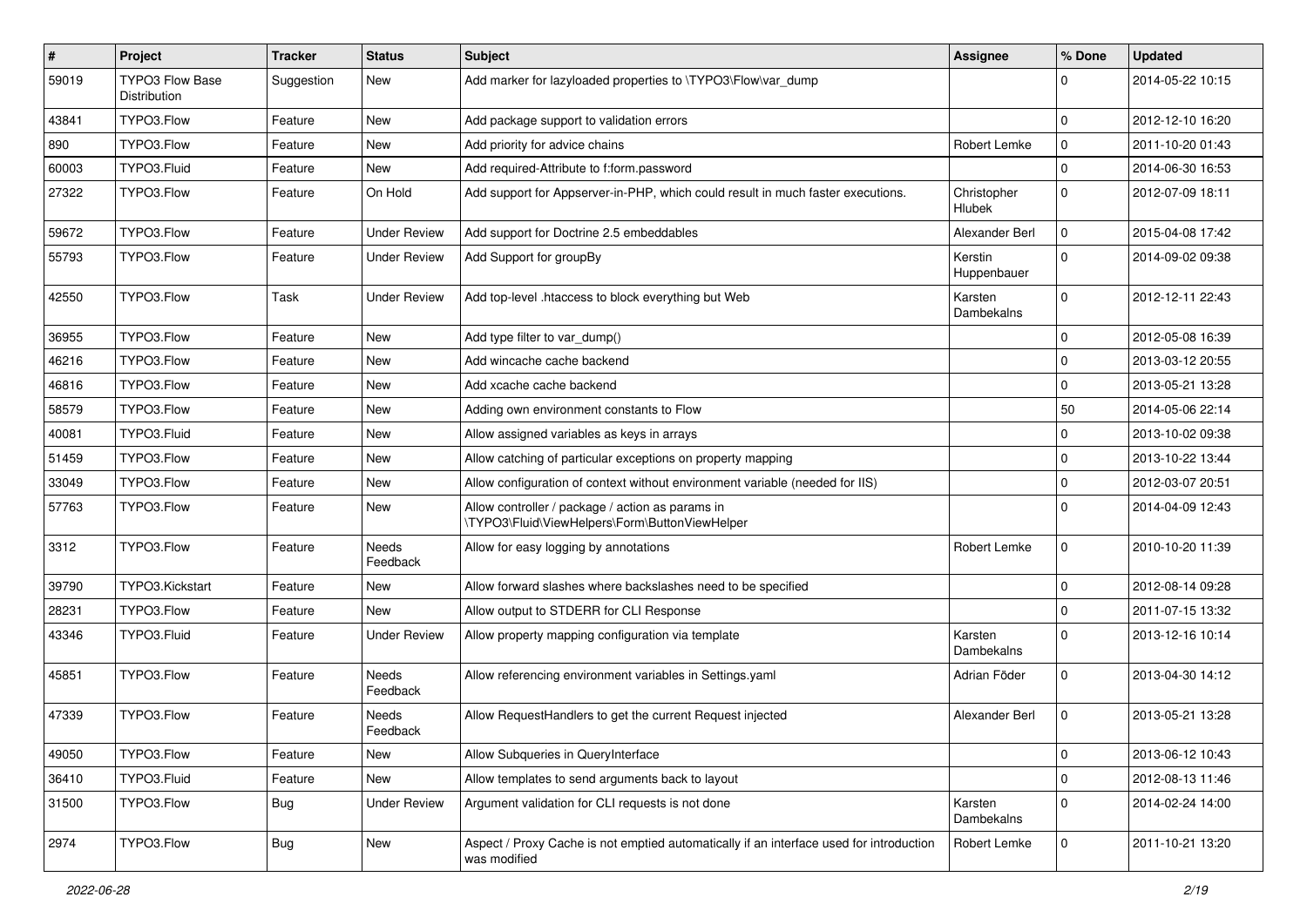| $\sharp$ | Project                                | <b>Tracker</b> | <b>Status</b>            | Subject                                                                  | Assignee                | % Done       | <b>Updated</b>   |
|----------|----------------------------------------|----------------|--------------------------|--------------------------------------------------------------------------|-------------------------|--------------|------------------|
| 42407    | TYPO3 Flow Base<br>Distribution        | Story          | New                      | Asset Management                                                         |                         | $\Omega$     | 2012-10-26 09:02 |
| 48355    | TYPO3.Fluid                            | Feature        | <b>New</b>               | Assign output of viewhelper to template variable for further processing. |                         | $\mathbf 0$  | 2013-07-06 18:05 |
| 55954    | TYPO3.Flow                             | <b>Bug</b>     | New                      | Associations to ValueObjects should not be cascade all'd                 |                         | $\mathbf 0$  | 2015-02-05 11:00 |
| 12863    | TYPO3.Fluid                            | <b>Bug</b>     | New                      | Attributes of a viewhelper can't contain a '-'                           | Sebastian<br>Kurfuerst  | $\mathbf{0}$ | 2011-10-21 13:37 |
| 36508    | TYPO3.Flow                             | <b>Bug</b>     | New                      | AuthenticationProvider Request Patterns                                  |                         | $\mathbf{0}$ | 2012-04-24 12:39 |
| 44684    | <b>TYPO3 Flow Base</b><br>Distribution | <b>Bug</b>     | New                      | Authorization header redirect in .htaccess strips the Basic-prefix       |                         | $\Omega$     | 2014-09-16 23:41 |
| 1785     | TYPO3.Flow                             | Feature        | New                      | Automatic garbage collection for expired cache entries                   |                         | $\mathbf 0$  | 2011-10-20 01:43 |
| 33587    | TYPO3.Flow                             | Feature        | New                      | Automatically remove unused Resources                                    |                         | $\mathbf 0$  | 2013-11-11 18:21 |
| 55199    | TYPO3.Flow                             | Feature        | New                      | Avoid Buffering of Shell output                                          |                         | $\mathbf{0}$ | 2014-03-31 12:34 |
| 32707    | TYPO3.Flow                             | <b>Bug</b>     | Accepted                 | <b>Bad Bad FileBackend</b>                                               | Karsten<br>Dambekalns   | $\mathbf{0}$ | 2013-05-21 13:33 |
| 46545    | TYPO3.Fluid                            | Feature        | <b>New</b>               | Better support for arrays in options of SelectViewHelper                 |                         | $\Omega$     | 2013-03-22 13:35 |
| 9950     | TYPO3.Fluid                            | Task           | New                      | Binding to nested arrays impossible for form-elements                    |                         | $\mathbf{0}$ | 2011-10-20 01:48 |
| 53189    | TYPO3.Flow                             | <b>Bug</b>     | New                      | Blog tutorial no longer works                                            | <b>Philipp Maier</b>    | $\mathbf 0$  | 2013-10-29 09:50 |
| 59023    | TYPO3.Flow                             | <b>Bug</b>     | New                      | BooleanConverter should not convert empty values to boolean              |                         | $\mathbf 0$  | 2014-06-10 14:04 |
| 50080    | TYPO3.Flow                             | <b>Bug</b>     | Needs<br>Feedback        | Broken concept for CLI/Web separation                                    | Karsten<br>Dambekalns   | $\Omega$     | 2013-08-13 08:42 |
| 54446    | TYPO3.Flow                             | <b>Bug</b>     | New                      | Cache filebackend 'include_once'                                         |                         | $\mathbf 0$  | 2014-01-29 15:22 |
| 42520    | TYPO3.Flow                             | Bug            | New                      | Cache must be flushed globally for package state changes                 |                         | $\mathbf 0$  | 2015-02-25 17:45 |
| 3291     | TYPO3.Fluid                            | Feature        | <b>Needs</b><br>Feedback | Cacheable viewhelpers                                                    |                         | $\Omega$     | 2012-11-29 17:00 |
| 60181    | TYPO3.Fluid                            | Feature        | <b>New</b>               | Caching mechanism for Fluid Views/Templates                              |                         | $\Omega$     | 2014-07-08 13:18 |
| 58744    | TYPO3.Flow                             | <b>Bug</b>     | New                      | Can not split configuration in settings.yaml                             |                         | $\mathbf{0}$ | 2014-05-14 12:06 |
| 52430    | TYPO3.Flow                             | <b>Bug</b>     | New                      | Cannot convert from UUID to auto-increment ID                            |                         | $\mathbf 0$  | 2013-10-01 15:48 |
| 28016    | TYPO3.Flow                             | Bug            | Needs<br>Feedback        | Cascade remove of cleared ArrayCollection                                | Karsten<br>Dambekalns   | $\Omega$     | 2013-02-14 20:46 |
| 41900    | TYPO3.Flow                             | Feature        | Accepted                 | Check for duplicate PSR-0 autoload namespaces                            | Christian Jul<br>Jensen | $\Omega$     | 2013-05-21 13:28 |
| 30933    | TYPO3.Flow                             | Feature        | Needs<br>Feedback        | Check for unique constraints on add()                                    | Karsten<br>Dambekalns   | $\mathbf 0$  | 2014-10-01 12:36 |
| 41414    | TYPO3.Flow                             | Task           | Needs<br>Feedback        | Check packageKey naming / file structure below Packages/Vendor           |                         | $\mathbf 0$  | 2012-11-07 11:39 |
| 8463     | TYPO3.Flow                             | Feature        | New                      | Check security policy for objects reconstituted in the session scope     |                         | $\mathbf 0$  | 2010-10-20 11:39 |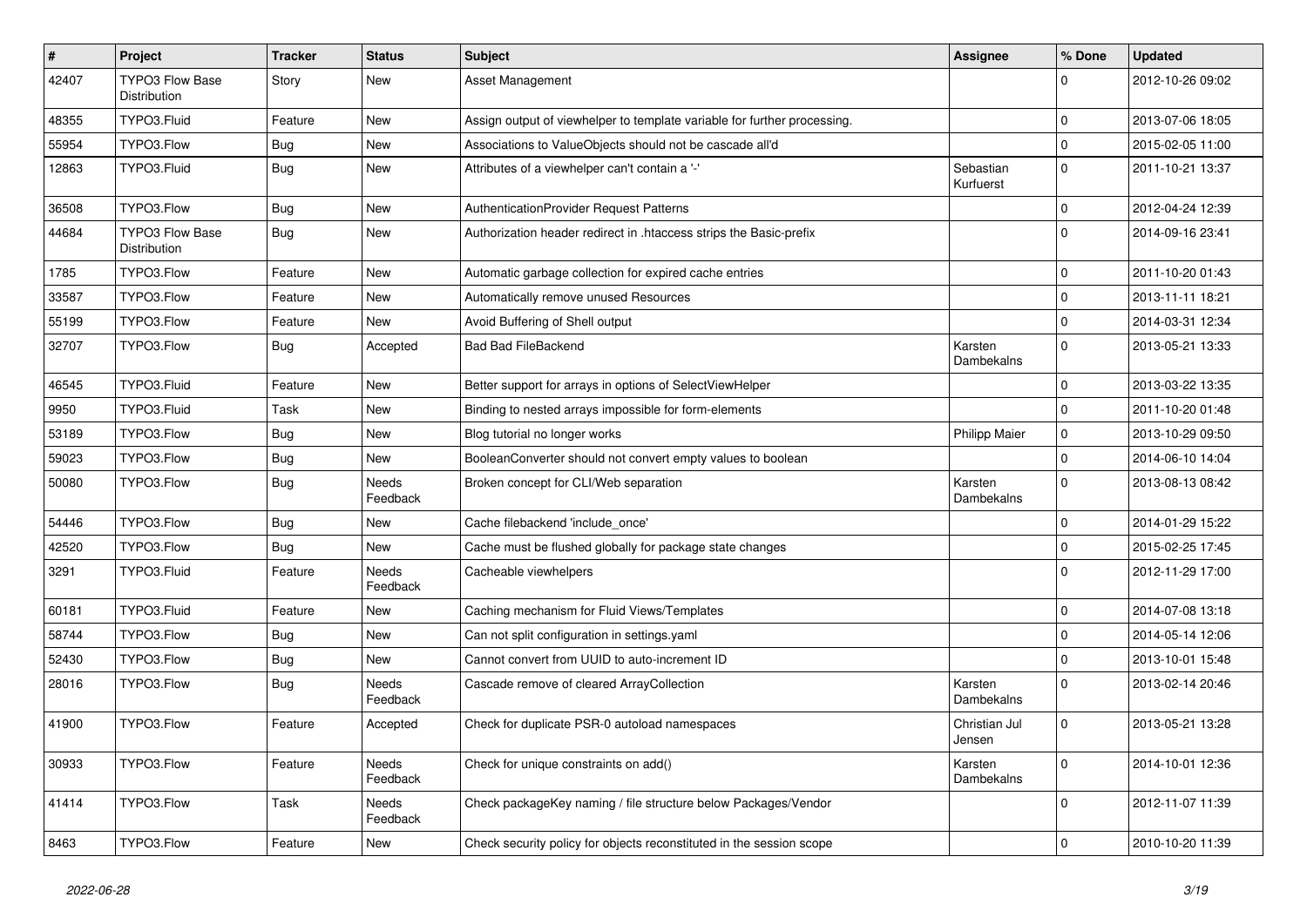| $\pmb{\#}$ | Project                                       | <b>Tracker</b> | <b>Status</b>       | <b>Subject</b>                                                                                                    | Assignee                    | % Done              | <b>Updated</b>   |
|------------|-----------------------------------------------|----------------|---------------------|-------------------------------------------------------------------------------------------------------------------|-----------------------------|---------------------|------------------|
| 8462       | TYPO3.Flow                                    | Feature        | New                 | Check subobjects in query rewriting                                                                               |                             | $\Omega$            | 2010-10-20 11:39 |
| 38130      | TYPO3.Fluid                                   | Feature        | New                 | Checkboxes and multiple select fields should have an assignable default value                                     |                             | $\mathbf 0$         | 2012-06-17 09:54 |
| 36662      | TYPO3.Fluid                                   | Bug            | Needs<br>Feedback   | Checked state isn't always correct when property is collection                                                    | Kevin Ulrich<br>Moschallski | $\Omega$            | 2013-08-14 15:39 |
| 52509      | <b>TYPO3 Flow Base</b><br><b>Distribution</b> | Bug            | New                 | Child-Object's Identifier get's lost on Form-Submission with Validation Error                                     |                             | $\Omega$            | 2013-10-03 16:18 |
| 39432      | <b>TYPO3 Flow Base</b><br>Distribution        | Task           | New                 | Clarify introducing properties                                                                                    |                             | $\mathbf 0$         | 2012-07-31 23:34 |
| 52909      | TYPO3.Flow                                    | Bug            | New                 | Class Loader fallback to non-proxy hides fatal errors                                                             |                             | $\mathsf{O}\xspace$ | 2013-10-17 11:24 |
| 53533      | TYPO3.Flow                                    | <b>Bug</b>     | New                 | Class reflection assumes reverse PSR-0, can lead to fail in autoloader                                            |                             | $\mathsf{O}\xspace$ | 2013-11-11 21:05 |
| 26664      | TYPO3.Fluid                                   | Task           | New                 | Clean up Form ViewHelpers                                                                                         |                             | 75                  | 2012-06-20 11:37 |
| 47052      | <b>TYPO3 Flow Base</b><br><b>Distribution</b> | <b>Bug</b>     | New                 | Clear doctrine caches after migration applied                                                                     |                             | $\Omega$            | 2013-04-08 18:30 |
| 58622      | TYPO3.Flow                                    | Feature        | New                 | Clearer Exception: Array to string conversion                                                                     |                             | $\mathbf 0$         | 2016-06-13 18:15 |
| 51183      | <b>TYPO3 Flow Base</b><br>Distribution        | Task           | New                 | <b>CLI improvements</b>                                                                                           |                             | 50                  | 2015-02-25 17:45 |
| 30428      | TYPO3.Flow                                    | Feature        | New                 | Cloning of request arguments                                                                                      |                             | $\mathbf 0$         | 2011-09-29 13:26 |
| 48167      | TYPO3.Flow                                    | Feature        | Accepted            | Command line account and role browsing                                                                            | Adrian Föder                | $\mathbf{0}$        | 2013-05-21 13:28 |
| 51809      | TYPO3.Flow                                    | Bug            | Under Review        | Commit "[BUGFIX] Published resources don't support symlinks" produces an fatal error   Adrian Föder<br>on Windows |                             | 100                 | 2015-06-13 12:51 |
| 27561      | TYPO3.Flow                                    | Task           | Accepted            | Complete documentation                                                                                            |                             | 84                  | 2013-09-23 12:56 |
| 41843      | <b>TYPO3 Flow Base</b><br>Distribution        | <b>Bug</b>     | New                 | Composer and rename issues (umbrella issue)                                                                       |                             | 60                  | 2013-01-15 17:19 |
| 43621      | TYPO3.Flow                                    | Bug            | Under Review        | Composer installer overwrites Settings.yaml.example                                                               | Karsten<br>Dambekalns       | $\Omega$            | 2013-11-26 19:12 |
| 53961      | <b>TYPO3 Flow Base</b><br>Distribution        | <b>Bug</b>     | New                 | Composer installer scripts create a .Packages folder                                                              |                             | $\Omega$            | 2013-11-28 13:06 |
| 46910      | TYPO3.Flow                                    | Feature        | New                 | Composer integration - PackageStates.php                                                                          |                             | $\mathbf 0$         | 2013-05-21 13:28 |
| 47419      | <b>TYPO3 Flow Base</b><br><b>Distribution</b> | <b>Bug</b>     | New                 | Composer issues                                                                                                   |                             | $\Omega$            | 2013-08-14 15:34 |
| 57437      | TYPO3.Flow                                    | Bug            | <b>New</b>          | Composer package replacement is not supported                                                                     |                             | $\mathbf 0$         | 2014-03-30 23:12 |
| 59442      | TYPO3.Flow                                    | <b>Bug</b>     | <b>Under Review</b> | Composite primary keys including foreign entity don't work                                                        |                             | $\mathbf 0$         | 2014-11-27 09:34 |
| 3755       | TYPO3.Flow                                    | Task           | New                 | Concurrency stress testing and cache mechanism                                                                    |                             | $\mathbf 0$         | 2010-10-20 11:39 |
| 29972      | TYPO3.Flow                                    | Feature        | <b>Under Review</b> | <b>Configurable Redirects</b>                                                                                     | <b>Tim Kandel</b>           | $\mathbf 0$         | 2013-10-02 15:43 |
| 7608       | TYPO3.Fluid                                   | Feature        | New                 | Configurable shorthand/object accessor delimiters                                                                 |                             | $\mathbf 0$         | 2013-11-07 14:08 |
| 33710      | TYPO3.Flow                                    | Feature        | New                 | Configuration based on Domain                                                                                     |                             | $\mathbf 0$         | 2012-02-06 16:08 |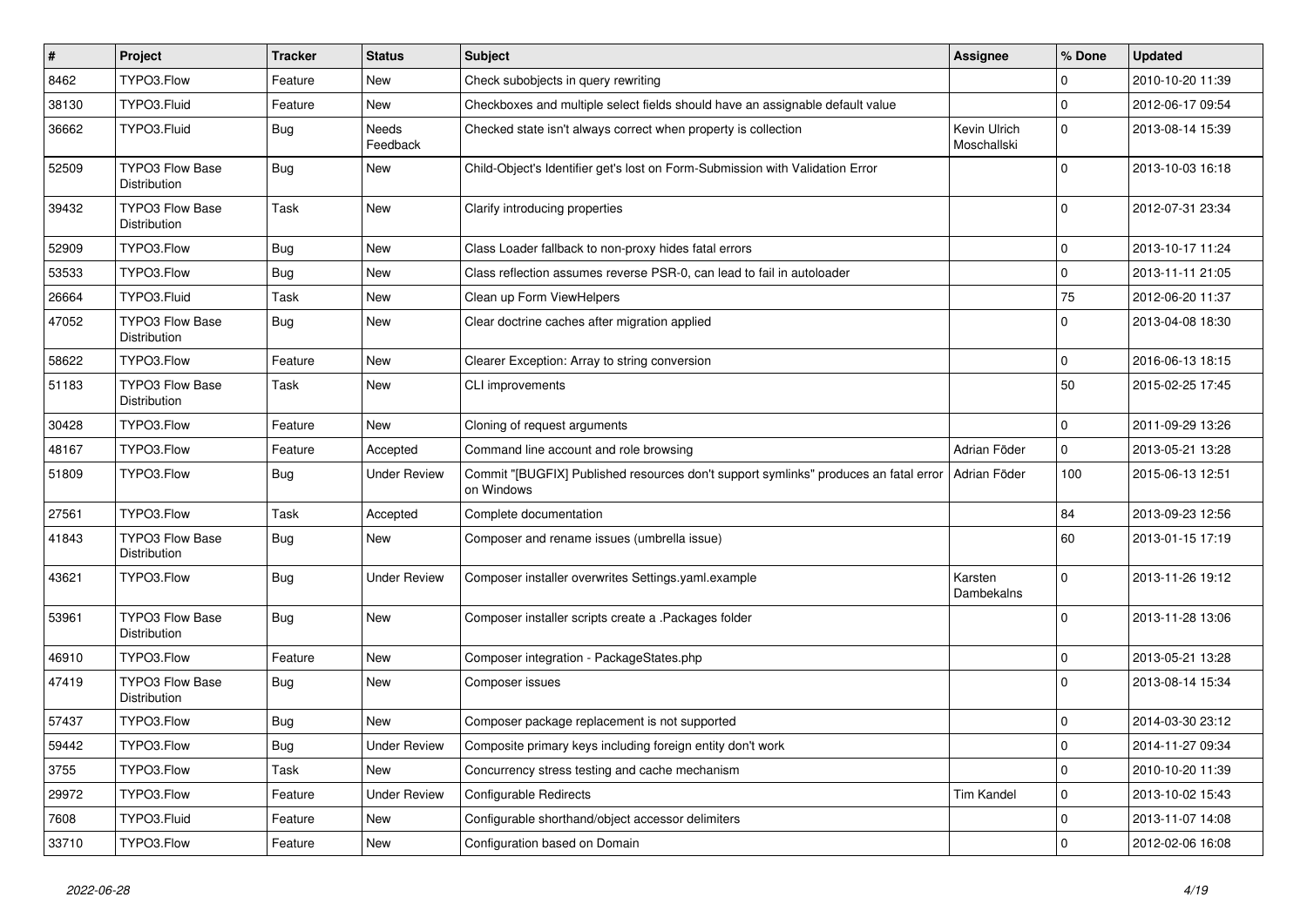| $\vert$ # | Project                                | <b>Tracker</b> | <b>Status</b>       | Subject                                                                                        | <b>Assignee</b>       | % Done              | <b>Updated</b>   |
|-----------|----------------------------------------|----------------|---------------------|------------------------------------------------------------------------------------------------|-----------------------|---------------------|------------------|
| 48898     | TYPO3.Flow                             | <b>Bug</b>     | New                 | configuration for roles fails if one of Policy yaml files contain empty "roles array"          | Christian Müller      | 0                   | 2013-06-05 19:06 |
| 53224     | TYPO3.Flow                             | <b>Bug</b>     | New                 | Constructor in subclass breaks call chain leading to missing identifier / uuid                 |                       | $\mathbf 0$         | 2013-10-30 12:06 |
| 31210     | TYPO3.Flow                             | Bug            | New                 | constructor of proxy class not compatible with interfaces defening a constructor               |                       | $\mathbf 0$         | 2011-11-07 22:02 |
| 42606     | TYPO3.Flow                             | <b>Bug</b>     | New                 | Content Security with nested objects                                                           |                       | $\mathbf 0$         | 2012-12-13 12:35 |
| 57541     | TYPO3.Flow                             | <b>Bug</b>     | <b>Under Review</b> | Content Security: operands work intrinsically differently in Rewrite and Manual check          |                       | $\mathbf 0$         | 2014-04-03 09:06 |
| 42601     | TYPO3.Flow                             | <b>Bug</b>     | <b>Under Review</b> | Content Security: QOM rewriting is omitted if used in certain cases in an Action<br>Controller | Robert Lemke          | 100                 | 2013-08-14 15:35 |
| 33937     | TYPO3.Flow                             | Feature        | Accepted            | Convenience method to resolve public "resource://" paths                                       | Karsten<br>Dambekalns | $\mathbf 0$         | 2014-04-15 11:40 |
| 56573     | TYPO3.Flow                             | <b>Bug</b>     | New                 | Converting by Flow\Identity                                                                    |                       | $\mathbf 0$         | 2014-04-09 13:10 |
| 41148     | TYPO3.Flow                             | Bug            | New                 | Converting of ValueObjects                                                                     |                       | $\mathbf 0$         | 2012-12-13 12:35 |
| 47073     | TYPO3.Flow                             | <b>Bug</b>     | New                 | Cookie causes Error after Update                                                               |                       | $\Omega$            | 2014-12-16 11:59 |
| 65684     | TYPO3.Flow                             | Bug            | New                 | Could not acquire lock for ClassLoader cache creation                                          | Sebastian Heuer       | $\mathbf 0$         | 2015-03-12 15:07 |
| 3580      | TYPO3.Flow                             | Feature        | New                 | Create an administration panel for the FLOW3 Development context                               |                       | $\mathbf 0$         | 2011-10-13 15:21 |
| 52640     | TYPO3.Fluid                            | Feature        | <b>Under Review</b> | Create an UnlessViewHelper as opposite to the IfViewHelper                                     | <b>Marc Neuhaus</b>   | $\mathbf 0$         | 2014-08-01 09:02 |
| 30937     | TYPO3.Fluid                            | <b>Bug</b>     | New                 | CropViewHelper stringToTruncate can't be supplied so it can't be easily extended               |                       | 100                 | 2011-10-21 13:37 |
| 27798     | TYPO3.Flow                             | Bug            | Accepted            | CSRF protection not working for forms in a plugin                                              |                       | $\Omega$            | 2013-08-14 15:35 |
| 3725      | TYPO3.Fluid                            | Feature        | New                 | <b>CSS Engine</b>                                                                              | Christian Müller      | 0                   | 2014-04-03 13:24 |
| 46066     | TYPO3.Flow                             | <b>Bug</b>     | New                 | Currency formatter uses wrong format for ISO 4217 currency codes                               |                       | $\mathbf 0$         | 2013-03-06 16:29 |
| 51286     | TYPO3.Flow                             | Task           | New                 | Custom error views should introduce a controller context somehow                               |                       | $\mathbf 0$         | 2013-08-23 11:24 |
| 49806     | TYPO3.Flow                             | Task           | Accepted            | Date formatting should care about the time zone                                                | Adrian Föder          | $\mathbf 0$         | 2013-07-09 10:16 |
| 26986     | TYPO3.Flow                             | Feature        | Accepted            | Debug toolbar                                                                                  | Christian Müller      | $\mathbf 0$         | 2012-06-08 20:41 |
| 58976     | <b>TYPO3 Flow Base</b><br>Distribution | <b>Bug</b>     | New                 | debug_backtrace                                                                                |                       | $\Omega$            | 2014-05-21 01:07 |
| 44712     | TYPO3.Flow                             | Task           | Accepted            | Decouple Argument-Building in the HTTP-Request-Constructor                                     |                       | $\mathbf 0$         | 2013-01-23 11:19 |
| 47423     | TYPO3 Flow Base<br>Distribution        | Task           | <b>Under Review</b> | Decouple TYPO3.Party from Flow                                                                 | Christian Müller      | $\mathbf 0$         | 2013-04-22 09:34 |
| 54284     | TYPO3.Fluid                            | <b>Bug</b>     | New                 | Default Option for Switch/Case VH                                                              |                       | $\mathbf 0$         | 2013-12-08 14:28 |
| 51312     | TYPO3.Flow                             | <b>Bug</b>     | New                 | Default php error handler generates warning (when loading<br>TYPO3\Flow\Error\Exception class) |                       | $\Omega$            | 2013-08-24 16:07 |
| 48430     | TYPO3.Flow                             | <b>Bug</b>     | New                 | Default validator-messages are not correctly formatted                                         |                       | $\mathsf{O}\xspace$ | 2013-05-22 00:36 |
| 1907      | TYPO3.Fluid                            | Feature        | New                 | Default values for view helpers based on context                                               |                       | $\mathbf 0$         | 2014-03-10 17:53 |
| 44244     | TYPO3.Flow                             | <b>Bug</b>     | New                 | defaultOrderings aren't applied on related objects                                             |                       | $\mathsf{O}\xspace$ | 2013-01-09 18:41 |
| 45164     | TYPO3 Flow Base<br>Distribution        | Feature        | Accepted            | Define syntax for validation rules in YAML                                                     | Karsten<br>Dambekalns | 0                   | 2013-02-05 10:52 |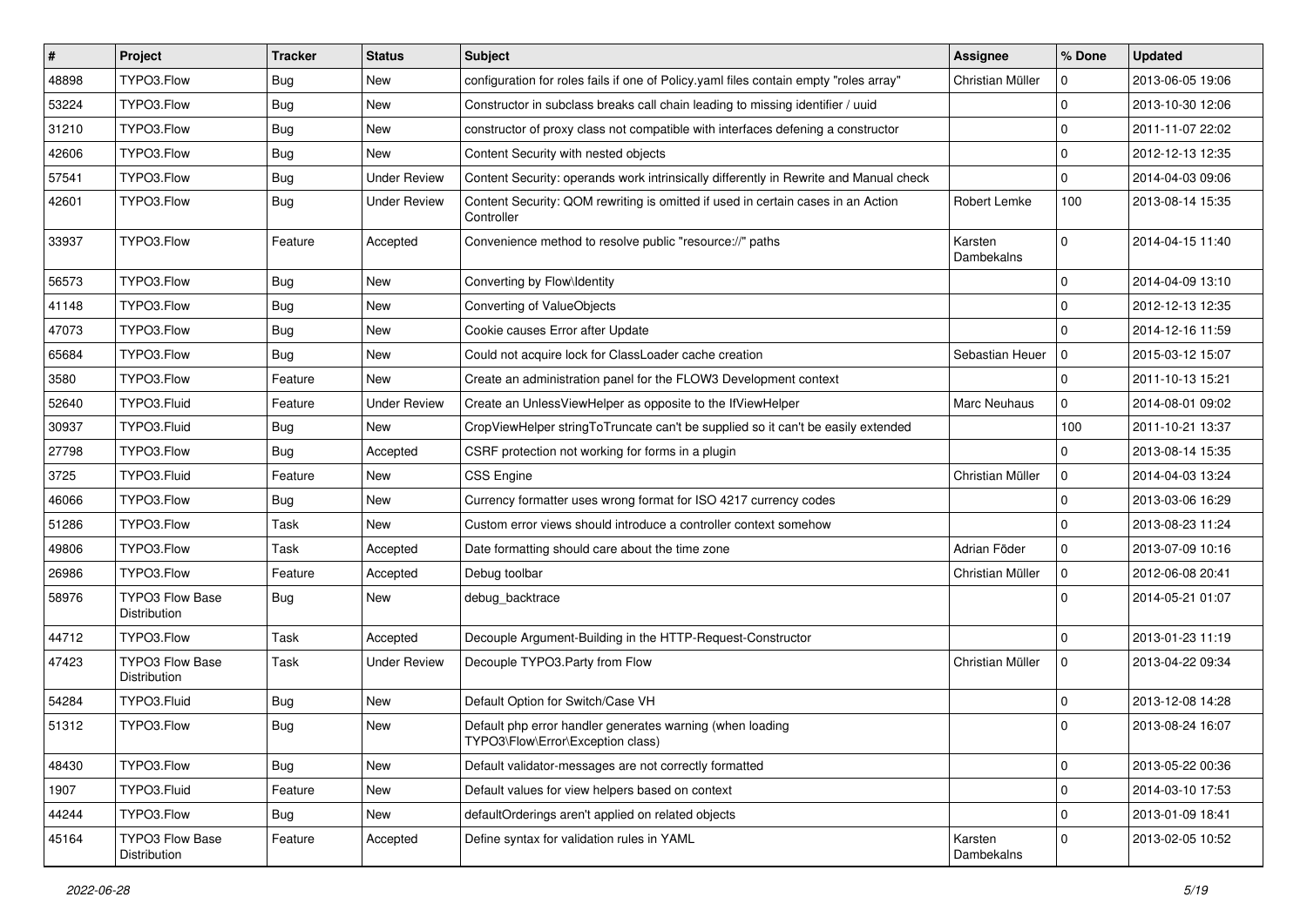| $\#$  | Project                                | <b>Tracker</b> | <b>Status</b>            | <b>Subject</b>                                                                                          | <b>Assignee</b>       | % Done              | <b>Updated</b>   |
|-------|----------------------------------------|----------------|--------------------------|---------------------------------------------------------------------------------------------------------|-----------------------|---------------------|------------------|
| 47638 | <b>TYPO3 Flow Base</b><br>Distribution | <b>Bug</b>     | New                      | Delete a ValueObject by its identity                                                                    |                       | 0                   | 2013-04-27 13:14 |
| 35831 | TYPO3.Flow                             | <b>Bug</b>     | New                      | Deleting or unpublishing of a resource deletes all published symlinks<br>(Web/_Resources/Persistent)    |                       | $\Omega$            | 2012-04-11 09:31 |
| 29425 | TYPO3.Flow                             | Bug            | New                      | Deletion of a blog post with resources fails with FK constraint error                                   |                       | $\mathbf 0$         | 2011-10-21 13:20 |
| 5442  | TYPO3.Flow                             | Feature        | New                      | Destroy session / logout user on deleting an account                                                    | Andreas Förthner   0  |                     | 2012-10-25 08:46 |
| 45611 | TYPO3.Flow                             | <b>Bug</b>     | New                      | Destruction of session after logout should be configurable                                              |                       | $\mathbf 0$         | 2013-02-19 16:41 |
| 46823 | TYPO3.Flow                             | Task           | Accepted                 | Detect APC and APCu correctly                                                                           |                       | $\mathbf 0$         | 2013-09-18 09:28 |
| 30890 | TYPO3.Flow                             | Feature        | Accepted                 | Developer Toolbar                                                                                       | Christian Müller      | $\mathbf 0$         | 2013-05-21 13:28 |
| 46425 | TYPO3.Flow                             | Task           | <b>Under Review</b>      | DI proxy classes use raw reflection instead of RelfectionService                                        | Christian Müller      | $\mathbf 0$         | 2013-08-14 15:35 |
| 50255 | <b>TYPO3 Flow Base</b><br>Distribution | <b>Bug</b>     | New                      | Different collations runnig migrate/update                                                              |                       | $\Omega$            | 2013-11-16 23:05 |
| 50130 | <b>TYPO3 Flow Base</b><br>Distribution | <b>Bug</b>     | <b>Needs</b><br>Feedback | Different fallback for php.exe on windows                                                               |                       | $\Omega$            | 2013-07-21 21:43 |
| 55831 | TYPO3.Flow                             | Feature        | New                      | Different scenarios for session settings                                                                |                       | $\mathbf 0$         | 2014-02-10 11:21 |
| 54146 | TYPO3.Flow                             | <b>Bug</b>     | New                      | Different sorting of arguments in ACL Patterns doesnt work                                              | Christian Müller      | 0                   | 2013-12-02 19:23 |
| 58408 | TYPO3.Flow                             | Task           | New                      | Disable manualy persisting                                                                              |                       | $\mathbf 0$         | 2014-05-02 10:58 |
| 37354 | TYPO3.Flow                             | <b>Bug</b>     | Accepted                 | Do not apply generateValueHash() and generateUuid() if custom identifier is used                        | Karsten<br>Dambekalns | $\mathbf 0$         | 2012-07-10 08:30 |
| 51188 | TYPO3.Flow                             | Bug            | New                      | Doctrine does not respect AOP-injected properties                                                       |                       | $\mathbf 0$         | 2013-12-07 11:13 |
| 51489 | TYPO3.Flow                             | <b>Bug</b>     | New                      | Doctrine\Common\Annotations\AnnotationException thrown in file<br>AnnotationException.php               |                       | $\Omega$            | 2014-02-06 10:20 |
| 42465 | TYPO3.Flow                             | Task           | New                      | Document i18n settings                                                                                  |                       | $\mathbf 0$         | 2013-08-14 15:35 |
| 44148 | TYPO3.Flow                             | <b>Bug</b>     | New                      | Documentation for executeCommand() needs clarification                                                  |                       | $\mathbf 0$         | 2013-08-14 15:35 |
| 40802 | TYPO3.Flow                             | <b>Bug</b>     | Accepted                 | Documentation mistake (authentication)                                                                  | Karsten<br>Dambekalns | $\mathbf 0$         | 2014-03-20 14:13 |
| 50115 | TYPO3.Flow                             | Feature        | Under Review             | During the policy loading, we need to take care if class exist                                          | Dominique Feyer   0   |                     | 2013-10-04 10:23 |
| 35030 | TYPO3.Flow                             | Feature        | Under Review             | Dynamic locale detection                                                                                | Karsten<br>Dambekalns | $\mathbf 0$         | 2013-09-26 18:08 |
| 49025 | TYPO3.Flow                             | Task           | Under Review             | Dynamic locale detection / determination                                                                | Adrian Föder          | $\mathbf 0$         | 2013-12-28 10:48 |
| 45345 | TYPO3.Fluid                            | Feature        | Needs<br>Feedback        | Easy to use comments for fluid that won't show in output                                                |                       |                     | 2013-03-26 20:40 |
| 37212 | TYPO3.Flow                             | Feature        | Accepted                 | Edge Side Includes (ESI)                                                                                | Robert Lemke          | $\overline{0}$      | 2013-05-21 13:28 |
| 46716 | TYPO3.Flow                             | Bug            | New                      | Empty class names in Dependencylnjection proxy code when using Caches /<br>Factory-created dependencies |                       | $\overline{0}$      | 2013-05-21 13:22 |
| 46289 | TYPO3.Fluid                            | <b>Bug</b>     | Needs<br>Feedback        | Enable Escaping Interceptor in XML request format                                                       |                       | $\mathsf{O}\xspace$ | 2013-08-14 15:35 |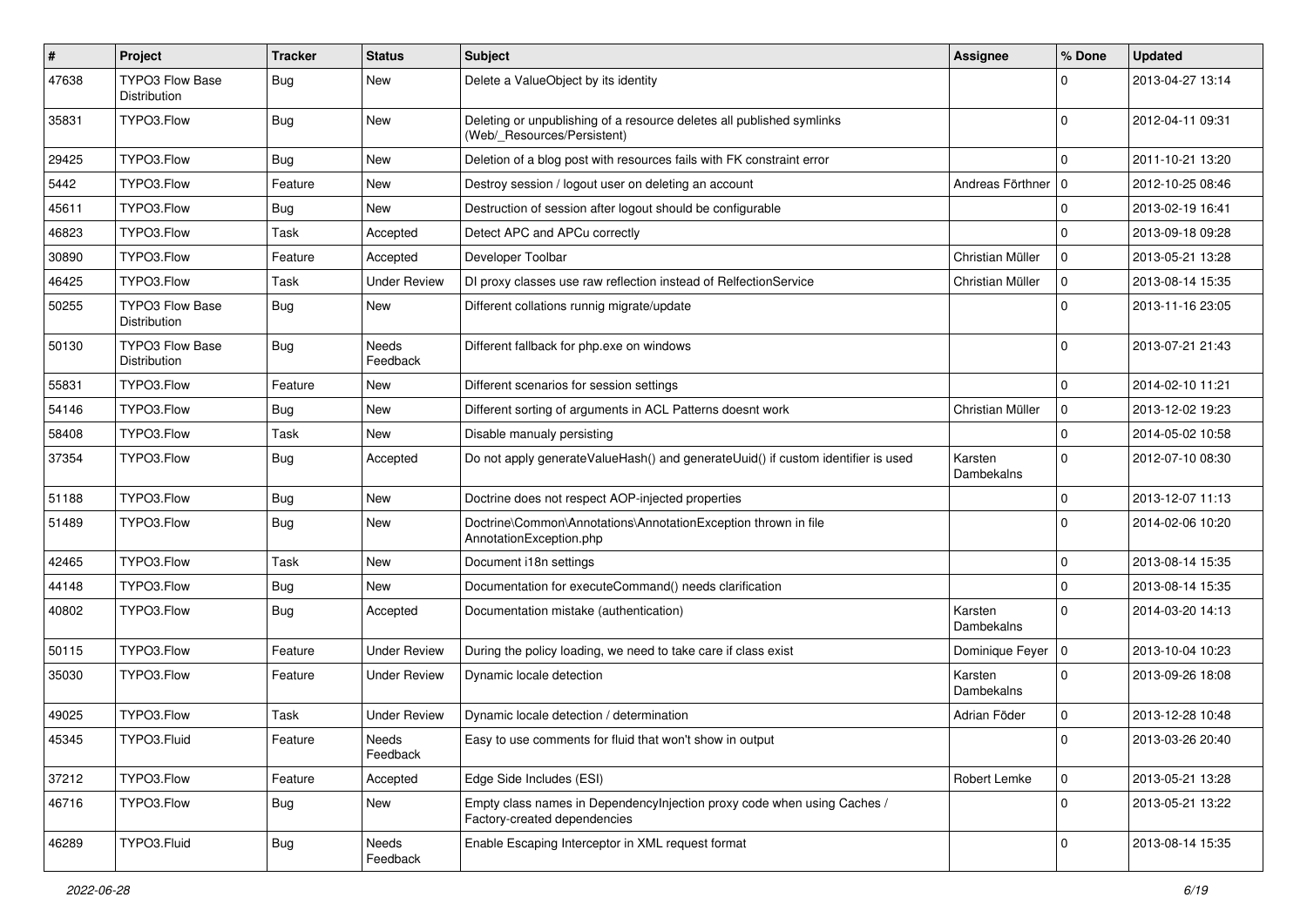| $\vert$ # | Project     | <b>Tracker</b> | <b>Status</b>       | Subject                                                                                                      | <b>Assignee</b>       | % Done              | <b>Updated</b>   |
|-----------|-------------|----------------|---------------------|--------------------------------------------------------------------------------------------------------------|-----------------------|---------------------|------------------|
| 3587      | TYPO3.Flow  | Feature        | New                 | Enforce validation rules for value objects already in constructor                                            |                       | $\Omega$            | 2010-10-20 11:39 |
| 55870     | TYPO3.Flow  | Feature        | New                 | Enhance f:form.textfield or add a f:form.datefield VH with enhanced validation and<br>propertymapping        | Christian Müller      | $\mathbf 0$         | 2014-04-15 12:32 |
| 13045     | TYPO3.Fluid | <b>Bug</b>     | New                 | Entity decode of strings are different between if-conditions and output of variable                          |                       | $\mathbf 0$         | 2011-10-21 13:37 |
| 53177     | TYPO3.Flow  | Feature        | New                 | entity resource policy value support for `this`                                                              |                       | $\mathbf 0$         | 2014-05-20 09:22 |
| 47236     | TYPO3.Flow  | Bug            | Needs<br>Feedback   | Error at offset 6279 of 6338                                                                                 |                       | $\mathbf 0$         | 2014-02-14 09:35 |
| 43967     | TYPO3.Flow  | Bug            | New                 | Error in evaluating orphanRemoval in Flow Annotation driver                                                  |                       | $\mathbf 0$         | 2013-01-03 11:00 |
| 48873     | TYPO3.Flow  | Bug            | New                 | Error when calling resourceManager->deleteResource on unpublished Resource                                   |                       | $\mathbf 0$         | 2013-06-05 13:46 |
| 52536     | TYPO3.Fluid | <b>Bug</b>     | <b>Under Review</b> | Errorclass not set if no property-attribute set                                                              |                       | $\mathbf 0$         | 2016-01-06 10:02 |
| 37831     | TYPO3.Flow  | Task           | New                 | Evaluate using PHP 5.4's internal web server for Functional Testing                                          |                       | $\mathbf 0$         | 2012-06-08 09:27 |
| 45640     | TYPO3.Flow  | <b>Bug</b>     | New                 | Every relation is set to cascade=all if the related entity is no aggregate root                              |                       | $\mathbf 0$         | 2013-02-20 15:31 |
| 40410     | TYPO3.Flow  | <b>Bug</b>     | Needs<br>Feedback   | Exception when using Apc, Memcached of Redis cache backend for reflection status<br>and object configuration | Karsten<br>Dambekalns | $\Omega$            | 2012-10-25 15:56 |
| 33024     | TYPO3.Flow  | <b>Bug</b>     | Accepted            | Exception when validating a float in a Model with the Number validator                                       | Karsten<br>Dambekalns | $\Omega$            | 2012-03-07 22:08 |
| 52945     | TYPO3.Flow  | <b>Bug</b>     | New                 | Excluded classes should only be excluded from reflection but still autoloaded                                |                       | $\Omega$            | 2013-10-19 12:52 |
| 32607     | TYPO3.Flow  | Feature        | Needs<br>Feedback   | Export localized strings for JS consumption                                                                  | Karsten<br>Dambekalns | $\mathbf 0$         | 2013-05-21 13:28 |
| 45153     | TYPO3.Fluid | Feature        | New                 | f:be.menus.actionMenuItem - Detection of the current select option is insufficient                           |                       | $\Omega$            | 2013-02-04 23:17 |
| 62346     | TYPO3.Fluid | Feature        | New                 | f:comment should have high precende                                                                          |                       | $\Omega$            | 2014-10-20 11:33 |
| 49600     | TYPO3.Fluid | <b>Bug</b>     | New                 | f:form tag shown as a HTML on frontend                                                                       |                       | $\mathbf 0$         | 2013-12-04 13:04 |
| 58921     | TYPO3.Fluid | <b>Bug</b>     | New                 | f:form.* VHs crash if NOT inside f:form but followed by f:form                                               |                       | $\mathbf 0$         | 2014-05-19 15:29 |
| 31955     | TYPO3.Fluid | Feature        | New                 | f:uri.widget                                                                                                 |                       | $\mathbf 0$         | 2011-11-22 12:27 |
| 37619     | TYPO3.Fluid | Bug            | New                 | Fatal Error when using variable in name attribute of Section ViewHelper                                      |                       | $\Omega$            | 2012-05-30 23:17 |
| 53262     | TYPO3.Flow  | Bug            | New                 | FileBakend have some race condition                                                                          | Dominique Feyer   0   |                     | 2013-11-01 10:48 |
| 55306     | TYPO3.Flow  | Bug            | <b>Under Review</b> | Filenames should not exceed 255 characters                                                                   | Christian Müller      | $\mathbf 0$         | 2015-10-04 21:35 |
| 43192     | TYPO3.Flow  | Bug            | Accepted            | findByIdentifier() for non-persisted objects not working for custom identifier properties                    | Karsten<br>Dambekalns | $\Omega$            | 2013-05-21 13:28 |
| 36510     | TYPO3.Flow  | Feature        | New                 | <b>Firewall Redirect?</b>                                                                                    |                       | $\mathbf 0$         | 2012-04-24 12:57 |
| 58975     | TYPO3.Flow  | Bug            | New                 | Fix command for Linux in Qucikstart documentation                                                            |                       | 100                 | 2014-05-21 19:47 |
| 56856     | TYPO3.Flow  | <b>Bug</b>     | <b>Under Review</b> | Fix StandardView Template                                                                                    |                       | 0                   | 2015-02-25 11:25 |
| 59366     | TYPO3.Flow  | <b>Bug</b>     | <b>Under Review</b> | fix* lifecycle callbacks should not be registered for unproxied entities                                     |                       | $\mathsf{O}\xspace$ | 2014-11-27 09:41 |
| 55937     | TYPO3.Flow  | Bug            | New                 | FlashMessage queue is lost                                                                                   |                       | 0                   | 2014-02-12 17:03 |
| 56544     | TYPO3.Flow  | <b>Bug</b>     | New                 | FLOW Exception on tar package inclusion via composer                                                         |                       | $\mathbf 0$         | 2014-03-20 14:38 |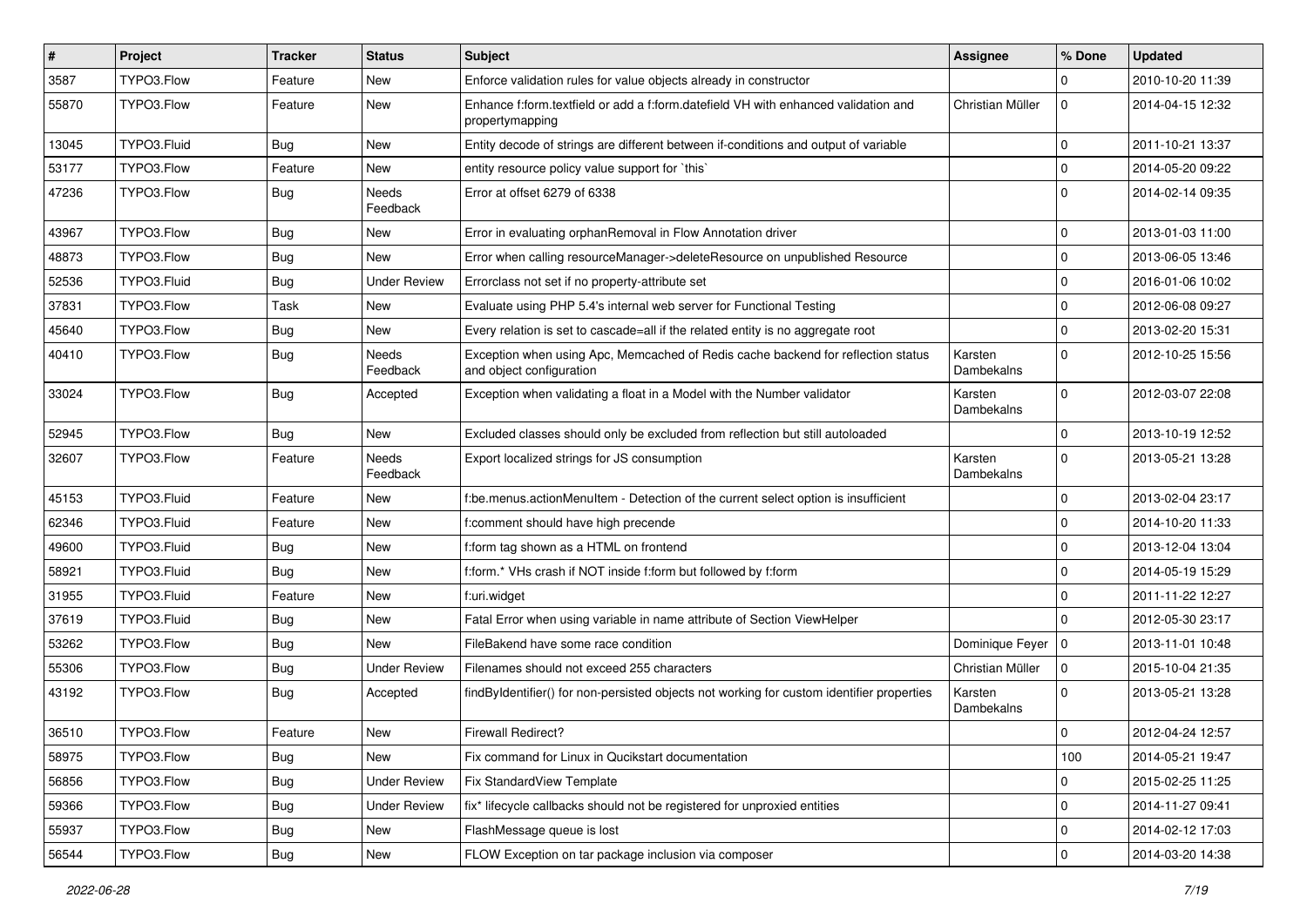| #     | Project                                | <b>Tracker</b> | <b>Status</b>       | <b>Subject</b>                                                                                       | <b>Assignee</b>             | % Done      | <b>Updated</b>   |
|-------|----------------------------------------|----------------|---------------------|------------------------------------------------------------------------------------------------------|-----------------------------|-------------|------------------|
| 32574 | TYPO3.Flow                             | <b>Bug</b>     | Accepted            | FLOW3 enters fork bombs when using cgi-fcgi vs cli                                                   | Karsten<br>Dambekalns       | $\Omega$    | 2012-03-07 17:21 |
| 10472 | TYPO3.Fluid                            | Feature        | <b>New</b>          | Fluid Standalone distribution                                                                        |                             | $\Omega$    | 2012-10-16 15:17 |
| 9005  | TYPO3.Fluid                            | Feature        | Accepted            | Fluid Template Analyzer (FTA)                                                                        | Sebastian<br>Kurfuerst      | 20          | 2011-05-06 11:03 |
| 3306  | TYPO3.Flow                             | Feature        | Accepted            | Flush routes cache automatically on class file modifications                                         | Robert Lemke                | 0           | 2013-05-06 12:34 |
| 49038 | TYPO3.Fluid                            | <b>Bug</b>     | New                 | form.select does not select the first item if prependOptionValue is used                             |                             | $\Omega$    | 2013-06-11 22:11 |
| 8648  | TYPO3.Fluid                            | <b>Bug</b>     | New                 | format.crop ViewHelper should support all features of the crop stdWrap function                      |                             | $\mathbf 0$ | 2011-10-21 13:37 |
| 58983 | TYPO3.Fluid                            | <b>Bug</b>     | New                 | format.date does not respect linebreaks and throws exception                                         |                             | $\Omega$    | 2014-05-21 10:00 |
| 47669 | TYPO3.Fluid                            | Task           | New                 | FormViewHelper does not define the default request method                                            |                             | $\mathbf 0$ | 2013-04-28 16:39 |
| 58862 | TYPO3.Fluid                            | <b>Bug</b>     | Needs<br>Feedback   | FormViewHelper doesn't accept NULL as value for \$arguments                                          | <b>Bastian</b><br>Waidelich | $\Omega$    | 2014-06-04 12:49 |
| 5636  | TYPO3.Fluid                            | Task           | <b>Under Review</b> | Form_RadioViewHelper and CheckBoxViewHelper miss check for existing object<br>before it is accessed. |                             | $\Omega$    | 2013-11-22 17:14 |
| 30424 | TYPO3.Flow                             | <b>Bug</b>     | New                 | Forward object arguments with changes                                                                |                             | $\Omega$    | 2011-10-21 13:20 |
| 58193 | TYPO3.Flow                             | <b>Bug</b>     | <b>Under Review</b> | Forward-port changelogs to master branch                                                             | Karsten<br>Dambekalns       | 0           | 2014-05-23 18:11 |
| 45394 | TYPO3.Fluid                            | Task           | New                 | Forwardport Unit test for standalone view                                                            |                             | 0           | 2013-02-11 22:39 |
| 47487 | TYPO3.Flow                             | <b>Bug</b>     | New                 | Functional test classes in package without classes are not compiled                                  |                             | $\mathbf 0$ | 2013-05-21 12:19 |
| 33308 | <b>TYPO3 Flow Base</b><br>Distribution | Task           | New                 | General date and time handling rules                                                                 |                             | $\Omega$    | 2012-03-06 16:05 |
| 31002 | TYPO3.Flow                             | <b>Bug</b>     | New                 | Generated __sleep method handles static properties as members.                                       |                             | $\Omega$    | 2011-10-21 13:20 |
| 37352 | TYPO3.Flow                             | <b>Bug</b>     | <b>Under Review</b> | generateValueHash() should use getIdentifierByObject()                                               | Karsten<br>Dambekalns       | $\Omega$    | 2013-05-21 13:28 |
| 46010 | TYPO3.Flow                             | <b>Bug</b>     | New                 | Generating a DiscriminatorMap with base class in different namespace does not work                   |                             | $\Omega$    | 2013-03-04 12:30 |
| 47429 | TYPO3.Flow                             | Bug            | New                 | Global policy files no longer allowed                                                                |                             | 0           | 2013-07-14 19:20 |
| 56602 | TYPO3.Flow                             | Major Feature  | New                 | Handling Of Multi Identity Entities                                                                  |                             | $\mathbf 0$ | 2014-04-09 13:10 |
| 38875 | <b>TYPO3 Flow Base</b><br>Distribution | Suggestion     | New                 | Have a Translator object available in action controllers                                             |                             | $\Omega$    | 2012-07-11 15:00 |
| 59057 | TYPO3.Fluid                            | Bug            | Under Review        | Hidden empty value fields shoud be disabled when related field is disabled                           | Bastian<br>Waidelich        | $\Omega$    | 2014-06-18 17:23 |
| 58184 | TYPO3.Flow                             | Major Feature  | New                 | HTTP request argument building for different use cases                                               |                             | $\mathbf 0$ | 2014-04-25 11:30 |
| 36495 | TYPO3.Flow                             | <b>Bug</b>     | New                 | HTTP Response is sent before persistence preventing Exceptions to be displayed on<br>redirect        |                             | 0           | 2012-04-24 00:28 |
| 28136 | TYPO3.Flow                             | Feature        | New                 | HTTP Semantics for Transactions and more                                                             |                             | 0           | 2012-05-21 16:15 |
| 51763 | TYPO3.Flow                             | Bug            | New                 | HttpRequest always returns content of the current request                                            |                             | 0           | 2015-02-20 12:53 |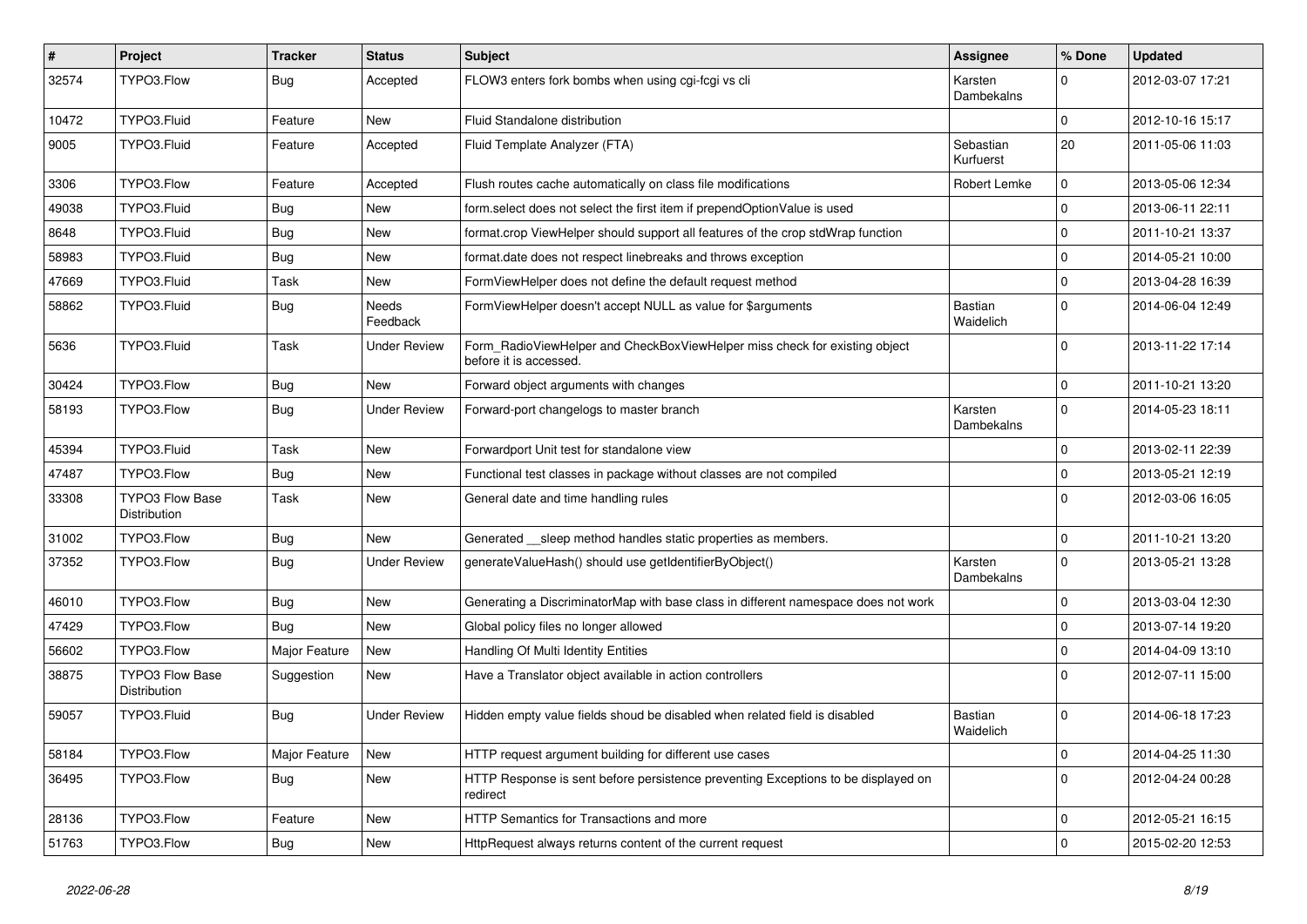| #     | Project     | <b>Tracker</b> | <b>Status</b>            | <b>Subject</b>                                                                                        | <b>Assignee</b>         | % Done         | <b>Updated</b>   |
|-------|-------------|----------------|--------------------------|-------------------------------------------------------------------------------------------------------|-------------------------|----------------|------------------|
| 59084 | TYPO3.Flow  | <b>Bug</b>     | New                      | if 403 Exception show reason                                                                          |                         | $\Omega$       | 2014-05-24 18:20 |
| 41533 | TYPO3.Flow  | <b>Bug</b>     | <b>Needs</b><br>Feedback | Ignored object-validation in editAction when redirecting back from updateAction                       |                         | $\Omega$       | 2012-10-10 09:27 |
| 48596 | TYPO3.Flow  | <b>Bug</b>     | <b>Under Review</b>      | Ignored Tags configuration should be easier to configure from packages                                | Alexander Berl          | $\mathbf 0$    | 2015-02-14 13:00 |
| 32105 | TYPO3.Flow  | <b>Bug</b>     | New                      | Ignore Validation ignored if ACL is set for this controller action                                    |                         | $\Omega$       | 2011-11-26 11:22 |
| 56639 | TYPO3.Flow  | Feature        | New                      | Implement "getPrivateStorageUriByResource()" for recieving (image-) file URIs                         | Robert Lemke            | $\mathbf 0$    | 2014-03-07 10:06 |
| 38379 | TYPO3.Eel   | Feature        | New                      | Implement a Eel-ViewHelper                                                                            |                         | $\Omega$       | 2013-04-08 11:03 |
| 6602  | TYPO3.Flow  | Feature        | New                      | Implement after invocation handling                                                                   | Andreas Förthner   0    |                | 2011-01-07 11:15 |
| 38065 | TYPO3.Flow  | Feature        | New                      | Implement content security for DQL queries                                                            | Andreas Förthner   0    |                | 2013-05-21 13:28 |
| 3621  | TYPO3.Flow  | Feature        | New                      | Implement dynamic firewall filter registration                                                        | Andreas Förthner   0    |                | 2012-05-21 16:15 |
| 6178  | TYPO3.Flow  | Feature        | New                      | Implement FileType and FileSize validators                                                            |                         | $\Omega$       | 2010-10-20 11:39 |
| 35709 | TYPO3.Flow  | Task           | New                      | Implement global Command aliases                                                                      |                         | $\Omega$       | 2013-08-19 14:33 |
| 6712  | TYPO3.Flow  | Feature        | Accepted                 | Implement mixin support                                                                               | Robert Lemke            | $\mathbf 0$    | 2011-11-08 00:18 |
| 32985 | TYPO3.Flow  | Feature        | New                      | Implement Processing Rules when merging numerically-indexed arrays                                    |                         | $\mathbf 0$    | 2012-05-30 09:35 |
| 33258 | TYPO3.Flow  | Major Feature  | Accepted                 | Implement support for Assetic                                                                         |                         | $\Omega$       | 2014-02-24 08:05 |
| 3585  | TYPO3.Flow  | Major Feature  | New                      | Implement support for value objects                                                                   |                         | $\Omega$       | 2013-02-20 14:45 |
| 3619  | TYPO3.Flow  | Feature        | New                      | Implement System Policy Support/System Security                                                       | Andreas Förthner   0    |                | 2012-05-21 16:15 |
| 46063 | TYPO3.Flow  | Feature        | New                      | Implement username password provider with "remember me" persistent cookie                             | Christopher<br>Hlubek   | $\mathbf{0}$   | 2014-09-23 00:26 |
| 47950 | TYPO3.Flow  | <b>Bug</b>     | New                      | import of remote resources                                                                            |                         | $\Omega$       | 2013-05-21 11:52 |
| 46120 | TYPO3.Flow  | <b>Bug</b>     | New                      | Important step missing in the installation chapter                                                    |                         | $\mathbf 0$    | 2013-03-08 10:23 |
| 50382 | TYPO3.Flow  | Task           | New                      | Impossible to use arguments in CLI that are added by overriding<br>initializeCommandMethodArguments() |                         | $\Omega$       | 2013-08-19 14:32 |
| 41832 | TYPO3.Flow  | Task           | New                      | Improve error handling for incompatible packages                                                      | Christian Jul<br>Jensen | $\mathbf 0$    | 2012-10-10 14:44 |
| 46009 | TYPO3.Flow  | Task           | New                      | Improve error message for missing class in Flow annotation driver                                     |                         | $\Omega$       | 2013-03-04 12:25 |
| 36840 | TYPO3.Flow  | Task           | Accepted                 | Improve exception for wrong locales                                                                   | Karsten<br>Dambekalns   | $\Omega$       | 2012-06-25 18:47 |
| 32035 | TYPO3.Fluid | Task           | New                      | Improve fluid error messages                                                                          |                         | $\mathbf 0$    | 2012-01-27 15:59 |
| 58773 | TYPO3.Flow  | Bug            | Accepted                 | Improve NoMatchingRouteException                                                                      | Bastian<br>Waidelich    | 0              | 2014-05-13 15:59 |
| 4704  | TYPO3.Fluid | Feature        | New                      | Improve parsing exception messages                                                                    |                         | $\mathbf 0$    | 2012-07-11 19:00 |
| 35970 | TYPO3.Flow  | Task           | New                      | Improve performance of Utility/Arrays::integerExplode by using array_map                              |                         | $\Omega$       | 2012-04-13 15:38 |
| 51811 | TYPO3.Flow  | <b>Bug</b>     | New                      | Improve session handle when the authenticated account is removed from persitance                      | Dominique Feyer   0     |                | 2014-03-27 12:21 |
| 51530 | TYPO3.Flow  | Task           | New                      | Improve speed of Files::readDirectoryRecursively using RecursiveDirectoryIterator?                    |                         | $\overline{0}$ | 2013-08-29 19:49 |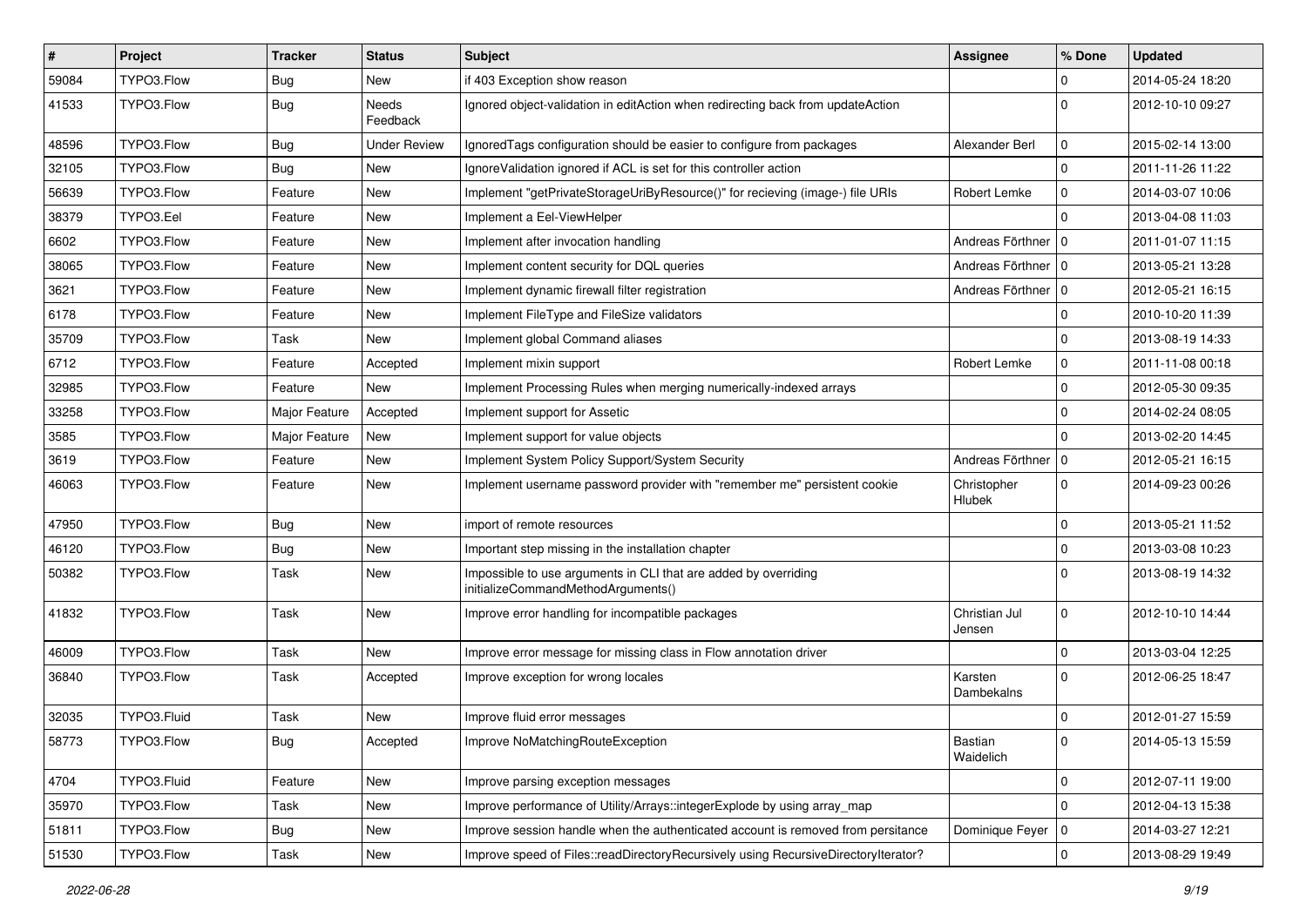| $\vert$ # | Project                                | <b>Tracker</b> | <b>Status</b>       | Subject                                                                                                  | Assignee              | % Done              | <b>Updated</b>   |
|-----------|----------------------------------------|----------------|---------------------|----------------------------------------------------------------------------------------------------------|-----------------------|---------------------|------------------|
| 28553     | TYPO3.Fluid                            | <b>Bug</b>     | New                 | improve XHProf test setup                                                                                |                       | $\mathbf 0$         | 2011-10-21 13:37 |
| 56237     | TYPO3.Fluid                            | Task           | New                 | in-line (Condition) ViewHelpers should not evaluate on parsing                                           |                       | $\mathbf 0$         | 2014-02-24 13:47 |
| 43541     | TYPO3.Flow                             | Bug            | New                 | Incomplete classes path detection for PSR-0                                                              |                       | $\mathbf 0$         | 2013-08-14 15:35 |
| 37372     | TYPO3.Flow                             | Feature        | Accepted            | Inheritance in ORM should be configured automatically                                                    | Karsten<br>Dambekalns | $\mathbf 0$         | 2013-05-21 13:28 |
| 37571     | TYPO3.Flow                             | <b>Bug</b>     | New                 | Inherited proxies fail when implementing clone                                                           |                       | $\mathbf 0$         | 2012-06-04 12:15 |
| 58494     | TYPO3.Flow                             | <b>Bug</b>     | Needs<br>Feedback   | Inifinite redirects if index.php presents in URI                                                         | Bastian<br>Waidelich  | $\Omega$            | 2014-05-25 11:29 |
| 29794     | TYPO3.Kickstart                        | Feature        | New                 | Initialize collections in generated models                                                               |                       | $\Omega$            | 2011-09-14 23:23 |
| 41807     | TYPO3.Flow                             | Task           | <b>Under Review</b> | Initialize the eventmanager in the EntityManagerInterface                                                |                       | $\mathbf 0$         | 2013-05-21 13:28 |
| 27088     | TYPO3.Flow                             | Bug            | On Hold             | initializeObject() is called too early when reconstructing entities                                      |                       | $\mathbf 0$         | 2013-04-08 17:53 |
| 54593     | <b>TYPO3 Flow Base</b><br>Distribution | Bug            | New                 | ini_get return value has changed for $PHP \ge 5.3.0 \rightarrow$ changed check-implementation<br>needed! |                       | $\Omega$            | 2013-12-25 02:48 |
| 33293     | TYPO3.Flow                             | <b>Bug</b>     | New                 | Injection to private variable results in injection of the the wrong class                                |                       | $\mathbf 0$         | 2012-01-18 16:41 |
| 53180     | <b>TYPO3 Flow Base</b><br>Distribution | Bug            | New                 | InjectSettings doesnt work on inheritance (Level 2)                                                      |                       | $\Omega$            | 2013-11-26 21:46 |
| 57885     | TYPO3.Fluid                            | Bug            | New                 | Inputs are cleared from a second form if the first form produced a vallidation error                     |                       | $\Omega$            | 2014-04-14 00:00 |
| 28964     | TYPO3 Flow Base<br>Distribution        | Feature        | New                 | Integrate Behat tool for BDD                                                                             |                       | $\Omega$            | 2011-08-13 16:03 |
| 55008     | TYPO3.Fluid                            | <b>Bug</b>     | <b>Under Review</b> | Interceptors should be used in Partials                                                                  | Christian Müller      | $\mathbf 0$         | 2014-01-15 08:44 |
| 57450     | TYPO3.Flow                             | <b>Bug</b>     | New                 | International E-Mail addresses (umlauts, etc.) are not validated correctly                               |                       | $\Omega$            | 2014-04-30 14:58 |
| 6601      | TYPO3.Flow                             | Task           | On Hold             | Introduce a new roles definition syntax including runtime constraints                                    | Andreas Förthner   0  |                     | 2010-10-20 11:39 |
| 48409     | TYPO3.Flow                             | Feature        | New                 | Introduce new Annotation "Slot" for wiring signal and slots                                              |                       | $\Omega$            | 2013-05-23 19:02 |
| 27045     | TYPO3.Flow                             | <b>Bug</b>     | New                 | Introduced properties are not available in the reflection service during a compile run                   |                       | $\mathbf 0$         | 2013-12-07 11:14 |
| 57815     | TYPO3.Flow                             | <b>Bug</b>     | New                 | Invalid resources are saved in the persistent resources folder                                           |                       | $\mathbf 0$         | 2014-04-10 22:02 |
| 35083     | TYPO3.Flow                             | Bug            | New                 | involving SecurityContext in Widget's __wakeup situation leads to an exception                           |                       | $\mathbf 0$         | 2012-03-21 13:06 |
| 32425     | TYPO3.Flow                             | <b>Bug</b>     | Accepted            | IpAddressRange methods not completly implemented                                                         | Karsten<br>Dambekalns | $\Omega$            | 2012-06-28 10:23 |
| 37095     | TYPO3.Fluid                            | Feature        | New                 | It should be possible to set a different template on a Fluid TemplateView inside an<br>action            | Christopher<br>Hlubek | $\mathbf 0$         | 2012-05-11 13:54 |
| 51972     | TYPO3.Flow                             | <b>Bug</b>     | New                 | Joins for every deep property constraint make cartesian selection                                        | Adrian Föder          | 0                   | 2013-09-13 10:04 |
| 54037     | TYPO3.Flow                             | Feature        | <b>Under Review</b> | JsonView accepts encoding options                                                                        |                       | 0                   | 2014-12-14 11:46 |
| 48532     | TYPO3.Flow                             | <b>Bug</b>     | <b>Under Review</b> | JsonView Configuration behaves differently for arrays and objects                                        | Alexander Berl        | $\mathsf{O}\xspace$ | 2014-06-11 15:53 |
| 34404     | TYPO3.Flow                             | <b>Bug</b>     | New                 | JsonView transformObject does not respect _descendAll configuration                                      |                       | 0                   | 2012-02-29 01:12 |
| 50869     | TYPO3.Flow                             | Bug            | New                 | key() invoked on object                                                                                  |                       | $\pmb{0}$           | 2013-08-07 13:18 |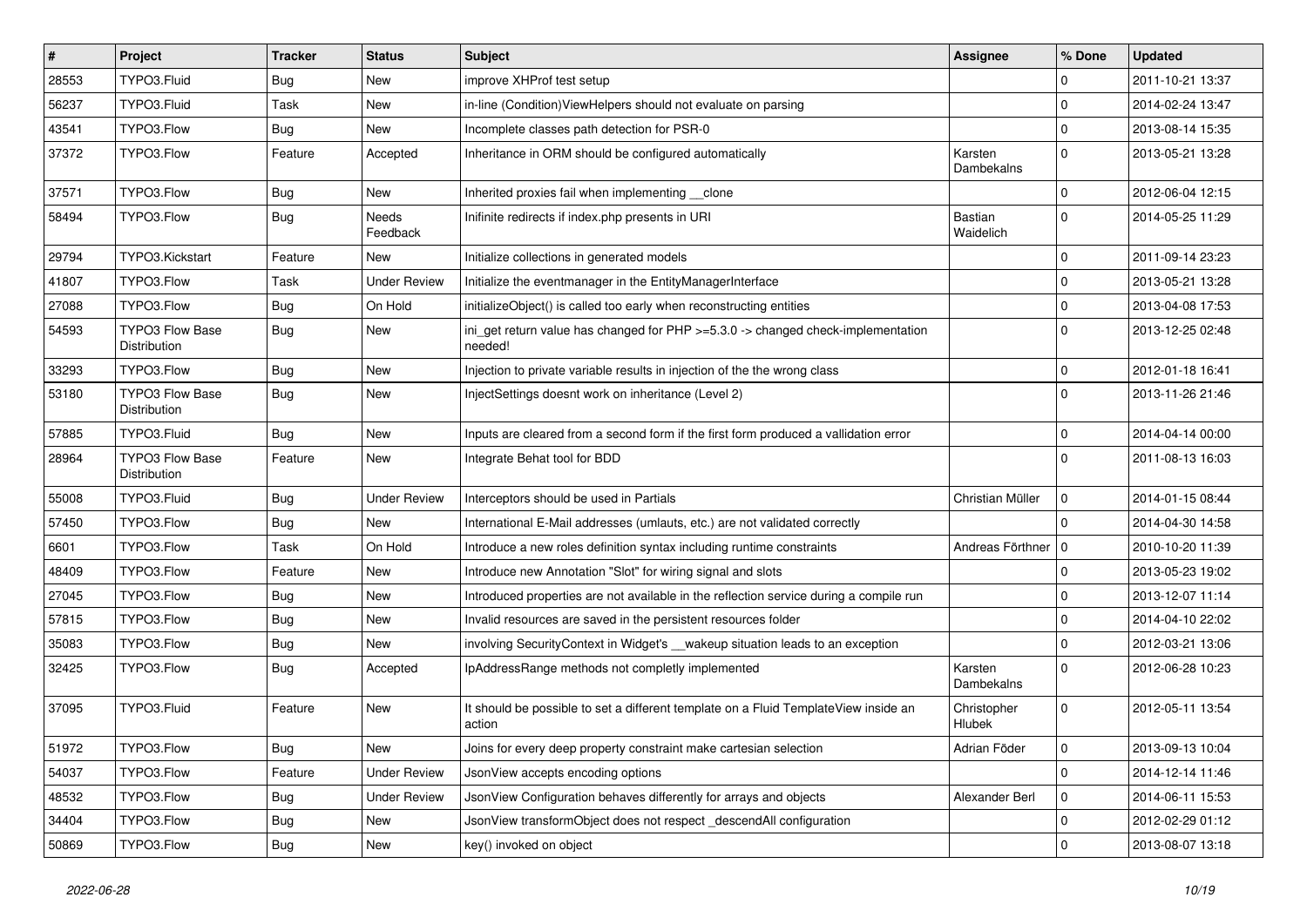| $\pmb{\#}$ | Project                                | <b>Tracker</b> | <b>Status</b>            | <b>Subject</b>                                                                                    | <b>Assignee</b>       | % Done      | <b>Updated</b>   |
|------------|----------------------------------------|----------------|--------------------------|---------------------------------------------------------------------------------------------------|-----------------------|-------------|------------------|
| 56555      | TYPO3.Kickstart                        | Bug            | <b>New</b>               | Kickstart creates wrong labels in New.html                                                        |                       | 0           | 2014-03-04 21:33 |
| 32294      | TYPO3.Flow                             | Feature        | New                      | Lazy initialization of loggers                                                                    |                       | $\mathbf 0$ | 2011-12-05 10:29 |
| 9861       | TYPO3.Flow                             | Feature        | <b>Needs</b><br>Feedback | Leave logging up and running as long as possible                                                  |                       | $\Omega$    | 2012-03-15 10:53 |
| 35783      | TYPO3.Flow                             | Feature        | New                      | Lifecycle method after property mapping                                                           |                       | $\mathbf 0$ | 2012-04-08 21:01 |
| 8491       | TYPO3.Fluid                            | Task           | Needs<br>Feedback        | link.action and uri.action differ in absolute argument                                            | Karsten<br>Dambekalns | $\mathbf 0$ | 2012-03-07 17:05 |
| 51100      | TYPO3.Fluid                            | Feature        | New                      | Links with absolute URI should have the option of URI Scheme                                      |                       | $\mathbf 0$ | 2013-08-16 12:06 |
| 42408      | <b>TYPO3 Flow Base</b><br>Distribution | Story          | New                      | Locale Detection / Selection                                                                      |                       | $\Omega$    | 2013-06-11 13:31 |
| 60095      | TYPO3.Flow                             | Feature        | <b>Under Review</b>      | LockManager's LockHoldingStackPage should be configurable                                         |                       | $\mathbf 0$ | 2014-07-07 11:15 |
| 46097      | TYPO3.Flow                             | <b>Bug</b>     | <b>New</b>               | Logged in user gets session of an other logged in user                                            | Robert Lemke          | $\mathbf 0$ | 2013-03-07 12:52 |
| 44563      | TYPO3.Flow                             | Feature        | <b>New</b>               | Logged in users via HTTP Basic always get re-authenticated                                        |                       | $\Omega$    | 2013-01-16 11:28 |
| 47859      | TYPO3.Flow                             | Task           | Accepted                 | Logging: Do not log all decisions in \TYPO3\Flow\Security\Aspect\LoggingAspect                    | Robert Lemke          | $\mathbf 0$ | 2013-08-14 16:10 |
| 33394      | TYPO3.Fluid                            | Feature        | <b>Needs</b><br>Feedback | Logical expression parser for BooleanNode                                                         | <b>Tobias Liebig</b>  | 90          | 2014-08-14 14:10 |
| 53971      | TYPO3.Kickstart                        | Feature        | New                      | Login functionality                                                                               |                       | $\mathbf 0$ | 2013-12-16 10:39 |
| 34816      | TYPO3.Flow                             | Feature        | New                      | Long text encryption                                                                              |                       | $\mathbf 0$ | 2012-03-14 08:33 |
| 47191      | TYPO3.Flow                             | Feature        | <b>Under Review</b>      | Make (property) Validators aware of parent class and the property they belong to                  |                       | $\mathbf 0$ | 2015-02-13 18:25 |
| 44375      | TYPO3.Flow                             | Task           | Accepted                 | Make all persistence reads go through repositories                                                | Karsten<br>Dambekalns | $\Omega$    | 2013-05-21 13:28 |
| 37373      | TYPO3.Flow                             | Feature        | <b>Under Review</b>      | Make annotation overrides / "injection" via Objects yaml possible                                 | <b>Marc Neuhaus</b>   | $\mathbf 0$ | 2013-05-21 13:28 |
| 33069      | TYPO3.Flow                             | Task           | New                      | Make command output sparse, implement generic verbose switch                                      |                       | $\mathbf 0$ | 2013-08-19 14:33 |
| 42240      | TYPO3.Eel                              | Task           | New                      | Make Eel usable outside of TYPO3 Flow                                                             |                       | $\mathbf 0$ | 2012-10-21 12:32 |
| 47075      | TYPO3.Flow                             | Feature        | New                      | Make Exception more meaningful                                                                    |                       | $\mathbf 0$ | 2013-05-21 13:28 |
| 27607      | TYPO3.Fluid                            | <b>Bug</b>     | New                      | Make Fluid comparisons work when first element is STRING, second is NULL.                         |                       | $\mathbf 0$ | 2012-03-12 19:18 |
| 26658      | TYPO3.Fluid                            | Task           | New                      | Make Form ViewHelpers consistent                                                                  |                       | 75          | 2012-06-20 11:37 |
| 36715      | TYPO3.Flow                             | Feature        | Accepted                 | Make simultaneous use of multiple persistence backends possible                                   | Karsten<br>Dambekalns | $\Omega$    | 2013-11-20 21:17 |
| 45103      | TYPO3.Flow                             | Feature        | New                      | Make static resource URI generation available outside of Fluid                                    |                       | $\mathbf 0$ | 2013-02-03 13:16 |
| 30555      | TYPO3.Fluid                            | Feature        | New                      | Make TagBuilder more extensible                                                                   |                       | $\mathbf 0$ | 2012-06-29 12:41 |
| 44123      | TYPO3.Flow                             | Feature        | New                      | Make the "Flow requires the PHP setting "date.timezone"" error more beautiful                     |                       | $\mathbf 0$ | 2013-12-25 01:55 |
| 28549      | TYPO3.Fluid                            | Bug            | New                      | make widgets cacheable, i.e. not implement childnodeaccess interface                              |                       | $\mathbf 0$ | 2011-10-21 13:37 |
| 47456      | TYPO3.Flow                             | Feature        | New                      | ManyToOne and OneToOne Relations of Objects passed as Action Argument are<br>loaded automatically |                       | $\Omega$    | 2013-08-28 15:11 |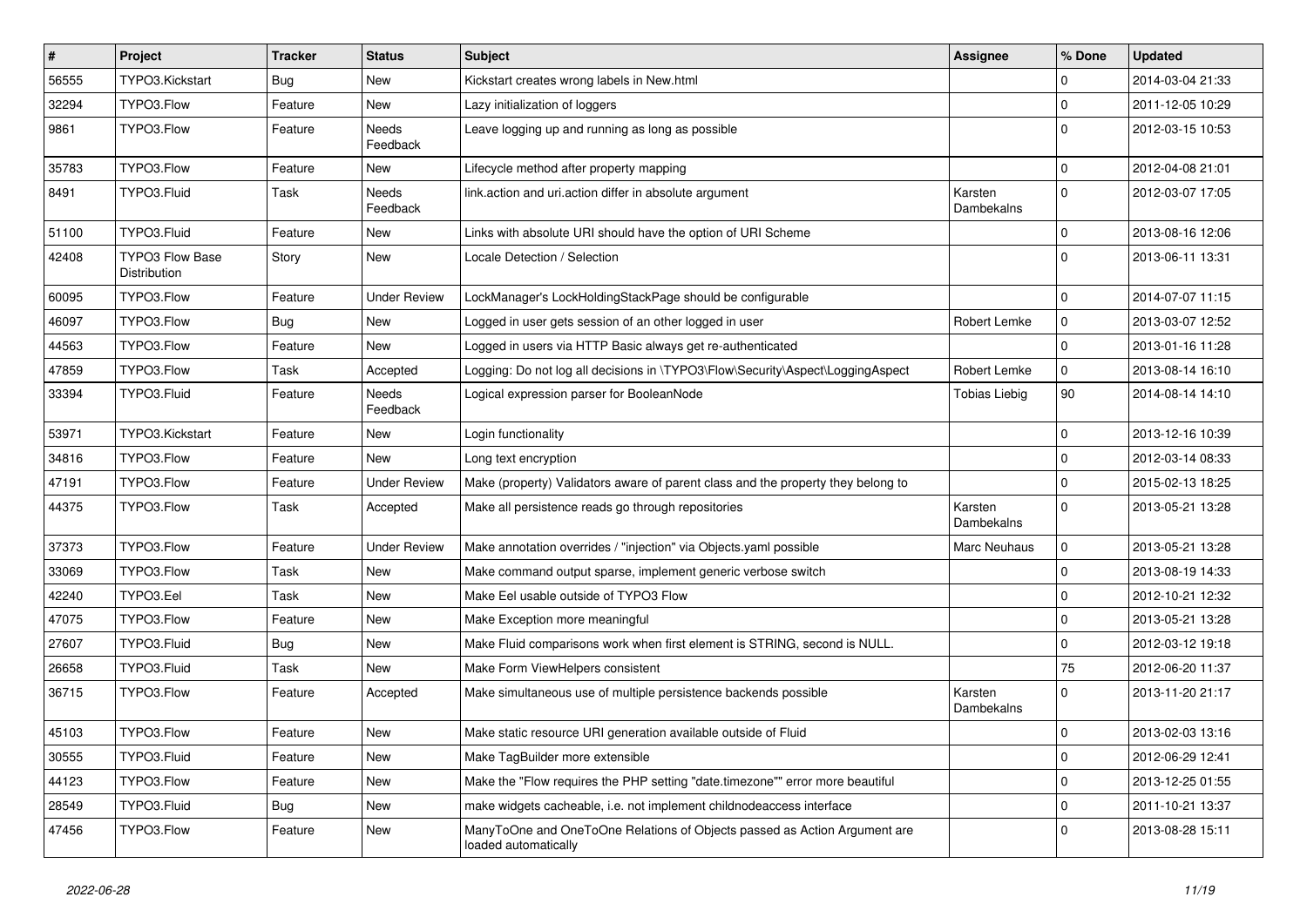| #     | Project     | <b>Tracker</b> | <b>Status</b>            | <b>Subject</b>                                                                        | Assignee               | % Done       | <b>Updated</b>   |
|-------|-------------|----------------|--------------------------|---------------------------------------------------------------------------------------|------------------------|--------------|------------------|
| 44542 | TYPO3.Flow  | <b>Task</b>    | New                      | Mention the risk of requestPatterns regarding foreign package's SecurityContext usage | Adrian Föder           | 0            | 2013-01-17 18:39 |
| 59244 | TYPO3.Flow  | Feature        | <b>New</b>               | Message or Container needs context                                                    |                        | $\mathbf 0$  | 2014-05-31 11:47 |
| 41029 | TYPO3.Flow  | <b>Bug</b>     | Accepted                 | Method security is also evaluating abstract classes                                   | Karsten<br>Dambekalns  | $\mathbf{0}$ | 2013-01-19 21:55 |
| 49373 | TYPO3.Flow  | <b>Bug</b>     | New                      | Methods policy with key "Controllers" is ignored                                      |                        | $\mathbf 0$  | 2013-06-24 10:03 |
| 52014 | TYPO3.Flow  | Bug            | New                      | Migration makes fields NOT NULL even though not true                                  |                        | $\mathbf 0$  | 2013-10-15 18:27 |
| 39609 | TYPO3.Flow  | Feature        | Accepted                 | <b>Migration Version</b>                                                              | Karsten<br>Dambekalns  | 50           | 2013-05-21 13:28 |
| 43190 | TYPO3.Flow  | <b>Bug</b>     | Accepted                 | Misleading exception message for incompatible database structure                      | Karsten<br>Dambekalns  | $\Omega$     | 2013-08-14 15:35 |
| 57972 | TYPO3.Flow  | <b>Bug</b>     | New                      | Missing @ManyToOne in example for resource                                            |                        | $\mathbf 0$  | 2014-04-16 06:32 |
| 38004 | TYPO3.Flow  | <b>Bug</b>     | Accepted                 | Missing CheatSheet folder for Getting Started manual                                  | Karsten<br>Dambekalns  | $\Omega$     | 2014-11-07 10:58 |
| 40555 | TYPO3.Flow  | Feature        | Accepted                 | Missing command arguments parameter in Core\Booting\Scripts::executeCommand()         | Karsten<br>Dambekalns  | $\mathbf{0}$ | 2013-05-21 13:28 |
| 48296 | TYPO3.Flow  | <b>Task</b>    | Needs<br>Feedback        | Missing method in ExceptionHandlerInterface                                           |                        | $\mathbf{0}$ | 2013-05-21 11:39 |
| 40998 | TYPO3.Fluid | <b>Bug</b>     | <b>Under Review</b>      | Missing parent request namespaces in form field name prefix                           | Sebastian<br>Kurfuerst | $\mathbf{0}$ | 2013-08-14 15:39 |
| 54458 | TYPO3.Flow  | Bug            | New                      | Missing Version Number in packages                                                    |                        | $\mathbf{0}$ | 2013-12-28 18:13 |
| 42397 | TYPO3.Fluid | Feature        | New                      | Missing viewhelper for general links                                                  |                        | $\mathbf{0}$ | 2012-10-25 19:20 |
| 35781 | TYPO3.Flow  | Feature        | New                      | Model validation                                                                      |                        | $\Omega$     | 2012-04-08 17:06 |
| 40824 | TYPO3.Flow  | <b>Bug</b>     | Needs<br>Feedback        | Modified action controller methods not detected properly                              | Andreas Förthner   0   |              | 2012-10-01 20:33 |
| 53620 | TYPO3.Flow  | <b>Bug</b>     | New                      | Move Classes/TYPO3/Flow/Composer to own Package                                       |                        | $\mathbf 0$  | 2014-01-01 16:02 |
| 44396 | TYPO3.Flow  | Task           | Accepted                 | Move Doctrine ORM integration onto own namespace                                      | Karsten<br>Dambekalns  | $\Omega$     | 2013-05-21 13:28 |
| 59322 | TYPO3.Flow  | <b>Bug</b>     | New                      | Mssing field exception should show missing migrations as well                         |                        | $\mathbf{0}$ | 2014-06-04 06:47 |
| 33628 | TYPO3.Fluid | <b>Bug</b>     | <b>Needs</b><br>Feedback | Multicheckboxes (multiselect) for Collections don't work                              | Christian Müller       | $\Omega$     | 2012-06-28 10:27 |
| 40064 | TYPO3.Fluid | <b>Bug</b>     | New                      | Multiselect is not getting persisted                                                  |                        | $\Omega$     | 2014-03-27 22:12 |
| 26745 | TYPO3.Flow  | Feature        | New                      | MVC should know about entities lying in the session                                   |                        | 100          | 2012-07-10 12:14 |
| 58894 | TYPO3.Flow  | <b>Bug</b>     | New                      | MySQL max key length exceeded during Neos setup                                       |                        | $\mathbf 0$  | 2014-05-17 22:37 |
| 31262 | TYPO3.Flow  | Feature        | New                      | Named arguments in Objects.yaml for constructor arguments                             |                        | $\mathbf 0$  | 2011-10-25 10:26 |
| 40283 | TYPO3.Flow  | Bug            | New                      | New constructor in grandparent class not called                                       |                        | $\mathbf 0$  | 2012-12-13 12:35 |
| 30425 | TYPO3.Flow  | <b>Bug</b>     | New                      | New methods are not updated in Policies during Development                            |                        | $\pmb{0}$    | 2011-10-21 13:20 |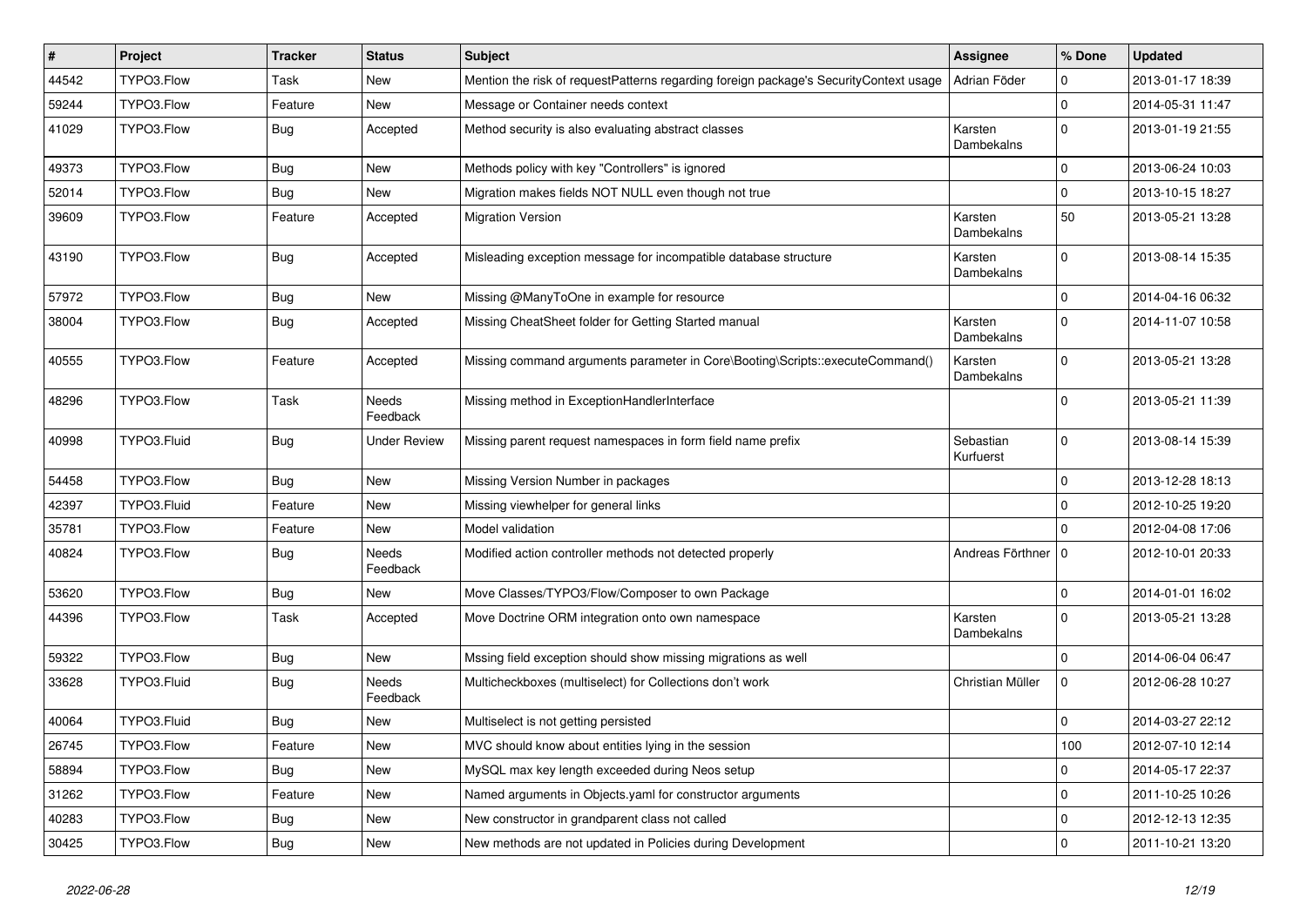| $\vert$ # | Project                                | <b>Tracker</b> | <b>Status</b>       | Subject                                                                                                     | <b>Assignee</b>        | % Done              | <b>Updated</b>   |
|-----------|----------------------------------------|----------------|---------------------|-------------------------------------------------------------------------------------------------------------|------------------------|---------------------|------------------|
| 36559     | TYPO3.Fluid                            | Feature        | New                 | New widget progress bar                                                                                     |                        | $\mathbf 0$         | 2012-04-25 15:11 |
| 54451     | TYPO3.Flow                             | <b>Bug</b>     | New                 | No functionality at Apache environments with suexec                                                         |                        | $\mathbf 0$         | 2014-01-01 18:22 |
| 33078     | TYPO3.Flow                             | Bug            | New                 | No Redirect to Login                                                                                        |                        | $\mathbf 0$         | 2012-03-07 17:45 |
| 34674     | TYPO3.Flow                             | Feature        | Accepted            | NotFoundView is not injected in ActionController                                                            | Robert Lemke           | 0                   | 2012-07-22 10:59 |
| 49566     | TYPO3.Flow                             | <b>Bug</b>     | New                 | NULL source values are not handled correctly                                                                | Adrian Föder           | $\mathbf 0$         | 2013-07-02 08:21 |
| 37302     | TYPO3.Flow                             | Bug            | Needs<br>Feedback   | NumberValidator                                                                                             | Carsten Bleicker       | $\mathbf 0$         | 2013-07-03 08:36 |
| 49372     | TYPO3.Flow                             | <b>Bug</b>     | New                 | ObjectConverter ignores implemented interface when mapping subtype                                          |                        | $\mathbf 0$         | 2013-06-24 09:24 |
| 47331     | TYPO3.Flow                             | <b>Bug</b>     | Accepted            | ObjectManager shutdown with Dependency Injection Proxy causes fatal errors                                  |                        | $\mathbf 0$         | 2013-05-21 13:06 |
| 13559     | TYPO3.Flow                             | Bug            | Accepted            | ObjectSerializer failes with persistent objects within arrays                                               | Karsten<br>Dambekalns  | $\Omega$            | 2012-11-08 09:39 |
| 56036     | TYPO3.Flow                             | Feature        | New                 | Optimize autoloading                                                                                        |                        | $\mathbf 0$         | 2014-03-03 11:15 |
| 56486     | TYPO3.Flow                             | Feature        | New                 | Optimize the ObjectManager for performance                                                                  |                        | $\mathbf 0$         | 2014-03-04 17:33 |
| 5933      | TYPO3.Fluid                            | Feature        | Accepted            | Optional section rendering                                                                                  | Sebastian<br>Kurfuerst | 20                  | 2012-05-21 16:18 |
| 46974     | TYPO3.Flow                             | <b>Bug</b>     | Accepted            | Original and Proxy class in one file makes it difficult to reach 100% code coverage for<br>functional tests | Christian Müller       | $\mathbf 0$         | 2013-05-21 13:28 |
| 36804     | TYPO3.Flow                             | <b>Bug</b>     | New                 | Orphaned entities within aggregates are not removed                                                         |                        | $\mathbf 0$         | 2012-05-03 11:54 |
| 51847     | TYPO3.Flow                             | Bug            | New                 | Overiding controller actions with other required parameter sets results in fatal error.                     |                        | $\mathbf 0$         | 2013-09-09 10:54 |
| 58927     | TYPO3.Flow                             | <b>Bug</b>     | New                 | Overlapping ressouce definitions in Policy.yaml resolved incorrectly                                        |                        | $\mathbf 0$         | 2014-05-19 15:19 |
| 45413     | TYPO3 Flow Base<br>Distribution        | <b>Bug</b>     | <b>Under Review</b> | Overriding boolean properties using Objects.yaml is broken                                                  |                        | 100                 | 2013-12-10 13:26 |
| 30418     | TYPO3.Flow                             | Feature        | New                 | Package bootstrapping following dependencies                                                                |                        | $\mathbf 0$         | 2011-10-21 13:38 |
| 5774      | TYPO3.Flow                             | Feature        | New                 | Package Manager should clear all cache entries tagged with %PACKAGE%                                        |                        | $\mathbf 0$         | 2010-10-20 11:39 |
| 45386     | TYPO3.Flow                             | <b>Bug</b>     | New                 | Package::buildArrayOfClassFiles tries to determine class names from file paths                              |                        | $\mathbf 0$         | 2013-02-11 19:54 |
| 54549     | TYPO3.Flow                             | Bug            | New                 | PackageManager::createPackage is incompatible to PackageManagerInterface                                    |                        | $\mathbf 0$         | 2013-12-21 14:42 |
| 60271     | TYPO3.Fluid                            | Feature        | New                 | Paginate viewhelper, should also support arrays                                                             |                        | $\mathbf 0$         | 2014-07-11 13:19 |
| 53806     | TYPO3.Fluid                            | <b>Bug</b>     | <b>Under Review</b> | Paginate widget maximumNumberOfLinks rendering wrong number of links                                        | Bastian<br>Waidelich   | $\Omega$            | 2014-06-18 12:13 |
| 36655     | TYPO3.Fluid                            | Bug            | New                 | <b>Pagination Links</b>                                                                                     |                        | $\mathbf 0$         | 2012-06-23 22:18 |
| 56074     | <b>TYPO3 Flow Base</b><br>Distribution | <b>Bug</b>     | New                 | Parse errors cause meaningless Flow exception messages.                                                     | Adrian Föder           | $\mathbf 0$         | 2014-02-18 14:14 |
| 27721     | TYPO3.Flow                             | <b>Bug</b>     | Needs<br>Feedback   | Permissions of uploaded resources not correct                                                               | Karsten<br>Dambekalns  | $\mathbf{0}$        | 2012-03-15 10:37 |
| 57374     | TYPO3.Flow                             | Bug            | New                 | Persisted entities saved in session are not resolved                                                        |                        | 0                   | 2014-04-03 09:43 |
| 45384     | TYPO3.Fluid                            | Bug            | New                 | Persisted entity object in widget-configuration cannot be deserialized (after reload)                       |                        | $\mathsf{O}\xspace$ | 2013-08-14 15:35 |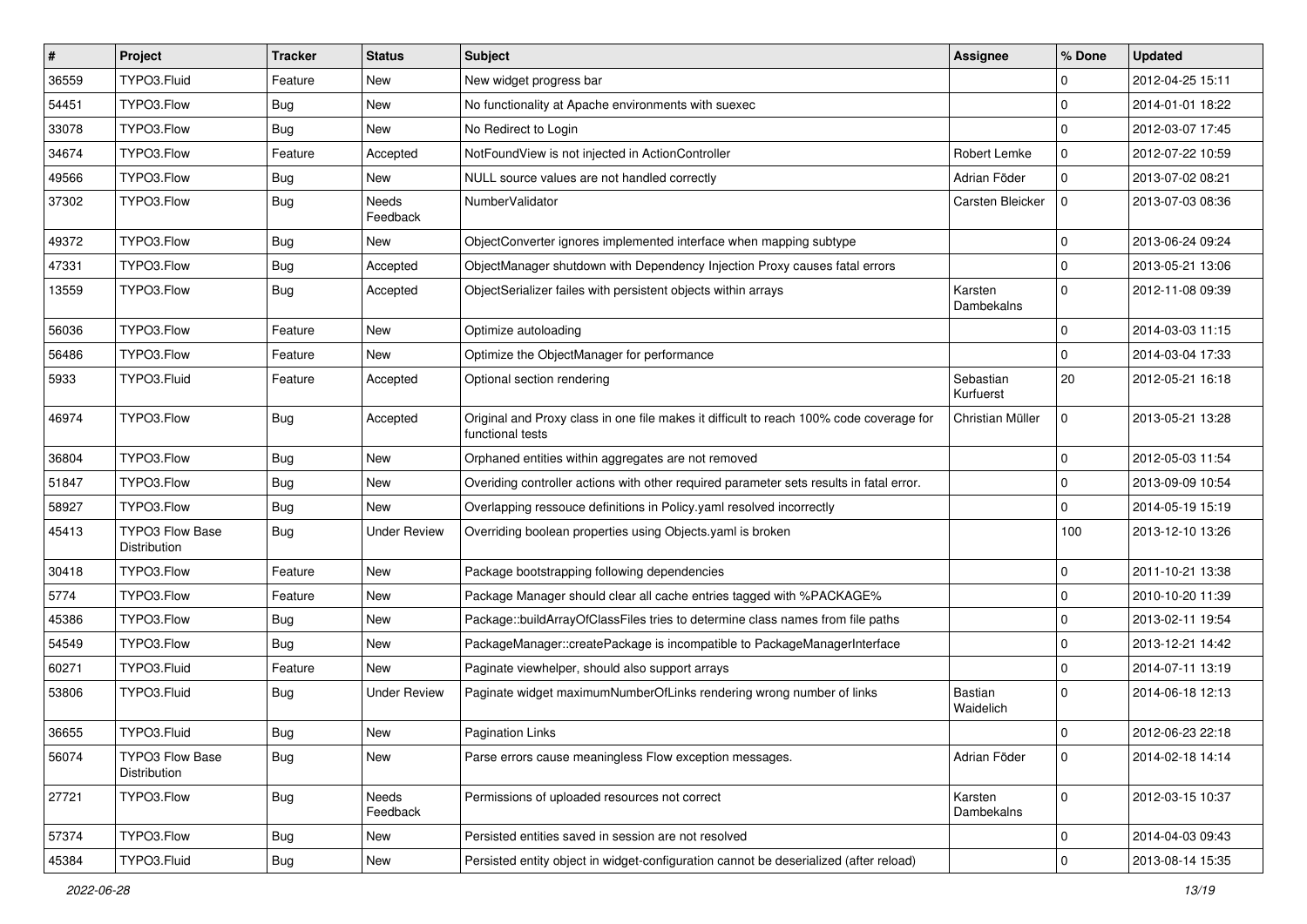| $\vert$ # | <b>Project</b>                         | <b>Tracker</b> | <b>Status</b>       | Subject                                                                                                                                           | <b>Assignee</b>        | % Done              | <b>Updated</b>   |
|-----------|----------------------------------------|----------------|---------------------|---------------------------------------------------------------------------------------------------------------------------------------------------|------------------------|---------------------|------------------|
| 56601     | TYPO3.Flow                             | <b>Bug</b>     | Under Review        | PersistenceManager wrong handling of ORM\ld                                                                                                       |                        | $\Omega$            | 2015-02-16 17:56 |
| 45669     | TYPO3.Flow                             | <b>Bug</b>     | New                 | PersistentObjectConverter does not convert ValueObjects by __identity                                                                             |                        | $\mathbf 0$         | 2013-02-20 17:59 |
| 56859     | <b>TYPO3 Flow Base</b><br>Distribution | Bug            | New                 | PHP Warning: TYPO3_Flow_Error_Exception.php not present in Data/Temporary                                                                         |                        | $\Omega$            | 2014-03-13 10:30 |
| 52185     | TYPO3.Flow                             | <b>Bug</b>     | New                 | PositionalArraySorter should detect recursive dependencies                                                                                        |                        | $\Omega$            | 2013-09-23 13:02 |
| 28052     | TYPO3.Flow                             | Feature        | On Hold             | Possibility to enable or disable accounts                                                                                                         | Julian Kleinhans       | 60                  | 2013-05-21 13:28 |
| 48862     | TYPO3.Flow                             | Feature        | New                 | Possibility to exclude package from file monitoring                                                                                               |                        | $\mathbf 0$         | 2013-06-05 10:03 |
| 31484     | TYPO3.Flow                             | Feature        | Needs<br>Feedback   | possibility to modify inner workings of proxy class builder                                                                                       |                        | $\Omega$            | 2012-03-14 18:10 |
| 44078     | <b>TYPO3 Flow Base</b><br>Distribution | Task           | New                 | Probably false behavior in symlinked environment                                                                                                  |                        | $\Omega$            | 2012-12-18 13:17 |
| 9968      | TYPO3.Flow                             | Feature        | New                 | Promote security publishing configuration automatically when persisting models                                                                    | Andreas Förthner   0   |                     | 2013-12-09 22:03 |
| 38038     | TYPO3.Flow                             | Task           | Accepted            | Proofread FLOW3 manual                                                                                                                            | Ryan J. Peterson   0   |                     | 2012-08-17 11:16 |
| 59858     | TYPO3.Kickstart                        | <b>Bug</b>     | New                 | Property <path>\CoffeeBean::\$Persistence_Object_Identifier does not exist</path>                                                                 |                        | $\Omega$            | 2015-01-13 12:20 |
| 56107     | TYPO3.Flow                             | <b>Bug</b>     | New                 | Property mapping configuration only supports one wildcard at a time                                                                               |                        | $\Omega$            | 2014-02-19 10:33 |
| 47637     | <b>TYPO3 Flow Base</b><br>Distribution | <b>Bug</b>     | New                 | Property with @ORM\Column(nullable=true,type="decimal",scale=2) results as type<br>"string" in Collection Objects and not as expected as "double" |                        | $\Omega$            | 2013-04-27 12:14 |
| 34134     | TYPO3.Flow                             | <b>Bug</b>     | Needs<br>Feedback   | PropertyMapper throws unnecessary exception                                                                                                       | Christian Müller       | $\mathbf 0$         | 2014-02-19 10:14 |
| 50342     | TYPO3.Flow                             | <b>Bug</b>     | New                 | PropertyMapper: Use of interface method before implementation check                                                                               |                        | $\Omega$            | 2013-07-23 16:42 |
| 37292     | TYPO3.Flow                             | <b>Bug</b>     | <b>Under Review</b> | PropertyMappingConfiguration::mapUnknownProperties is not passed down to<br>Subconfiguration                                                      | Sebastian<br>Kurfuerst | $\Omega$            | 2013-11-26 20:21 |
| 29202     | TYPO3.Flow                             | Task           | New                 | Provide a Cherokee Server Configuration for FLOW3                                                                                                 |                        | $\Omega$            | 2011-08-24 07:45 |
| 8923      | TYPO3.Flow                             | Task           | Under Review        | Provide a Nginx Server Configuration for FLOW3                                                                                                    | Christian Müller       | $\mathbf 0$         | 2014-06-19 16:34 |
| 6603      | TYPO3.Flow                             | Feature        | New                 | Provide a policy management API                                                                                                                   | Andreas Förthner   0   |                     | 2010-10-20 11:39 |
| 28074     | TYPO3.Flow                             | Feature        | Needs<br>Feedback   | Provide a shell script that installs Phoenix or FLOW3 from git                                                                                    | Markus Bucher          | $\mathbf 0$         | 2012-03-14 14:49 |
| 52590     | TYPO3.Flow                             | Feature        | New                 | Provide a way to get the Doctrine QueryBuilder                                                                                                    |                        | $\mathbf 0$         | 2013-10-11 10:39 |
| 29258     | TYPO3.Flow                             | Feature        | Needs<br>Feedback   | Provide a way to override classes by environment                                                                                                  |                        | $\Omega$            | 2012-03-14 19:29 |
| 2817      | TYPO3.Flow                             | Feature        | Needs<br>Feedback   | Provide safeguard for preventing multiple submits of a form                                                                                       |                        |                     | 2013-10-31 13:38 |
| 29476     | TYPO3.Flow                             | Feature        | New                 | Provider rendering time and query count for request                                                                                               |                        | $\mathbf 0$         | 2011-09-05 09:22 |
| 34879     | TYPO3.Flow                             | <b>Bug</b>     | Accepted            | Proxied object is not update()able                                                                                                                | Karsten<br>Dambekalns  | $\mathbf{0}$        | 2013-01-22 15:17 |
| 42101     | TYPO3.Flow                             | <b>Bug</b>     | New                 | Proxyclasses are not rebuild in Development context unless cache is empty                                                                         |                        | $\mathsf{O}\xspace$ | 2013-08-14 15:35 |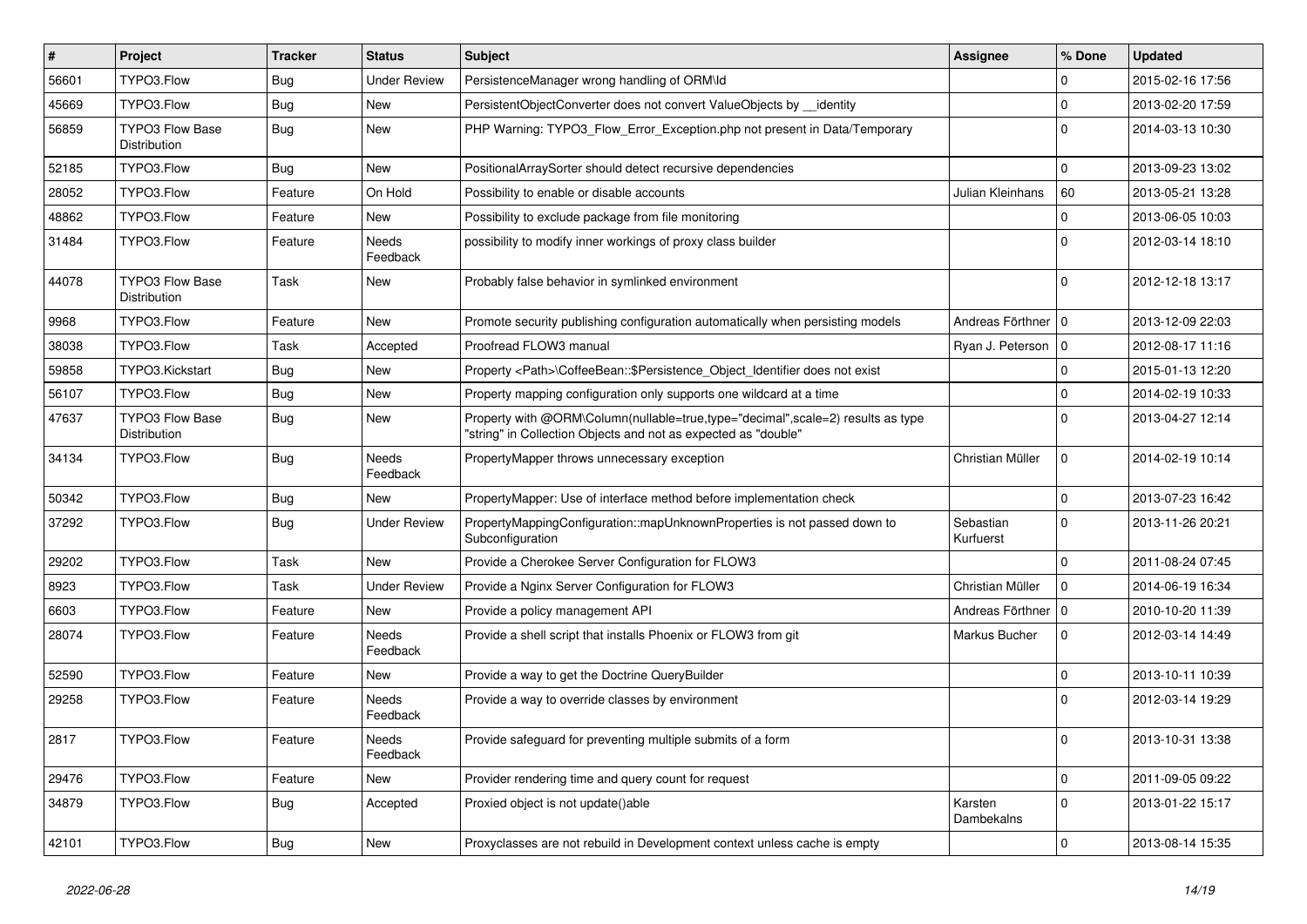| $\vert$ # | Project                                | <b>Tracker</b> | <b>Status</b>       | <b>Subject</b>                                                                                                                                          | Assignee               | % Done              | <b>Updated</b>   |
|-----------|----------------------------------------|----------------|---------------------|---------------------------------------------------------------------------------------------------------------------------------------------------------|------------------------|---------------------|------------------|
| 9537      | TYPO3.Flow                             | Feature        | <b>New</b>          | Query criterions should be able to compare whole objects                                                                                                |                        | $\Omega$            | 2011-10-04 18:42 |
| 34682     | TYPO3.Fluid                            | <b>Bug</b>     | <b>Under Review</b> | Radio Button missing checked on validation error                                                                                                        |                        | $\Omega$            | 2013-11-20 20:58 |
| 44738     | TYPO3.Flow                             | Feature        | New                 | Re-Validation of argument's custom validators                                                                                                           |                        | $\mathbf 0$         | 2013-01-23 09:19 |
| 36634     | TYPO3.Flow                             | Bug            | <b>New</b>          | Reconstituted entities do not have their properties set when initializeObject() is called                                                               |                        | $\mathbf 0$         | 2012-04-26 21:28 |
| 36633     | TYPO3.Flow                             | Bug            | New                 | Reconstituted entities should not have the FLOW3 Persistence clone property set                                                                         |                        | $\mathbf 0$         | 2012-04-26 21:24 |
| 43947     | TYPO3.Flow                             | <b>Bug</b>     | <b>New</b>          | Redirect to login after Session timeout                                                                                                                 |                        | $\mathbf 0$         | 2012-12-13 12:35 |
| 36509     | TYPO3.Flow                             | Feature        | New                 | redirectToUri to an uri with acl forces a 403 because of missing csrf token.                                                                            |                        | $\mathbf 0$         | 2012-04-24 12:44 |
| 25907     | TYPO3.Flow                             | Task           | New                 | Referrer should only contain the URI of the previous request                                                                                            |                        | $\mathbf 0$         | 2011-04-12 12:00 |
| 39791     | TYPO3.Flow                             | <b>Bug</b>     | New                 | Reflection data of old aspect is not removed                                                                                                            |                        | $\mathbf 0$         | 2013-08-14 15:40 |
| 26767     | TYPO3.Flow                             | Feature        | New                 | Reflection method to get a method return type and documentation                                                                                         |                        | $\mathbf 0$         | 2011-08-29 21:45 |
| 47325     | TYPO3.Flow                             | Bug            | <b>Under Review</b> | ReflectionData and classSchema caches need not be freezable                                                                                             |                        | $\mathbf 0$         | 2013-05-21 13:08 |
| 10678     | TYPO3.Flow                             | <b>Bug</b>     | New                 | ReflectionService doesn't reflect methods of child classes correctly when they get<br>reflected before their parent class in the initialization process |                        | $\Omega$            | 2011-10-21 13:20 |
| 39936     | TYPO3.Fluid                            | Feature        | New                 | registerTagAttribute should handle default values                                                                                                       |                        | $\mathbf 0$         | 2013-01-21 23:29 |
| 45272     | TYPO3.Flow                             | <b>Bug</b>     | New                 | Related Value Objects get deleted by default cascading                                                                                                  |                        | $\mathbf 0$         | 2013-02-08 13:50 |
| 54046     | TYPO3.Flow                             | <b>Bug</b>     | New                 | Removal of ValueObjects from a ManyToMany relationship is not possible                                                                                  |                        | 0                   | 2015-02-05 11:01 |
| 47858     | TYPO3.Flow                             | Bug            | Needs<br>Feedback   | Remove .htaccess from Composer Installer Essentials                                                                                                     | Christopher<br>Hlubek  | $\mathbf 0$         | 2013-08-14 15:35 |
| 46244     | <b>TYPO3 Flow Base</b><br>Distribution | <b>Bug</b>     | <b>Under Review</b> | Remove call to PHP BINDIR in CoreCommandController                                                                                                      |                        | $\Omega$            | 2013-03-19 11:39 |
| 43930     | TYPO3.Flow                             | Task           | Needs<br>Feedback   | Remove canRender() completely?!                                                                                                                         | Sebastian<br>Kurfuerst | $\Omega$            | 2012-12-18 15:09 |
| 42743     | TYPO3.Fluid                            | Task           | <b>New</b>          | Remove inline style for hidden form fields                                                                                                              |                        | $\Omega$            | 2012-11-06 23:09 |
| 39253     | TYPO3.Flow                             | Feature        | Accepted            | Remove mirroring mode option and code                                                                                                                   | Karsten<br>Dambekalns  | $\mathbf 0$         | 2013-05-21 13:28 |
| 43071     | TYPO3.Fluid                            | Task           | <b>New</b>          | Remove TOKENS for adding fallback teplates in B                                                                                                         |                        | $\Omega$            | 2012-11-18 14:22 |
| 43072     | TYPO3.Fluid                            | Task           | New                 | Remove TOKENS for adding templates fallback in Backporter                                                                                               |                        | $\mathbf 0$         | 2012-11-18 14:20 |
| 48429     | TYPO3.Flow                             | <b>Bug</b>     | New                 | Remove- and update-actions on repository are not persisted                                                                                              |                        | $\mathbf 0$         | 2013-05-24 18:44 |
| 54195     | TYPO3.Fluid                            | Task           | New                 | Rename and move FormViewHelper's errorClass value, currently 'f3-form-error'                                                                            | Adrian Föder           | $\mathsf{O}\xspace$ | 2014-02-15 12:19 |
| 54373     | <b>TYPO3 Flow Base</b><br>Distribution | Task           | New                 | Rename Arrays::removeEmptyElementsRecursively to<br>removeNullElementsRecursively                                                                       |                        | $\mathbf{0}$        | 2013-12-13 09:35 |
| 61043     | TYPO3.Flow                             | Task           | <b>New</b>          | Rename ClassSchema to ModelSchema                                                                                                                       |                        | $\mathbf 0$         | 2014-08-18 23:20 |
| 30423     | TYPO3.Flow                             | Feature        | New                 | Rendering template of other action without forward                                                                                                      |                        | $\mathbf 0$         | 2013-01-21 14:03 |
| 55953     | TYPO3.Flow                             | Task           | New                 | Repair and streamline ValueObject support                                                                                                               |                        | 50                  | 2015-02-16 00:30 |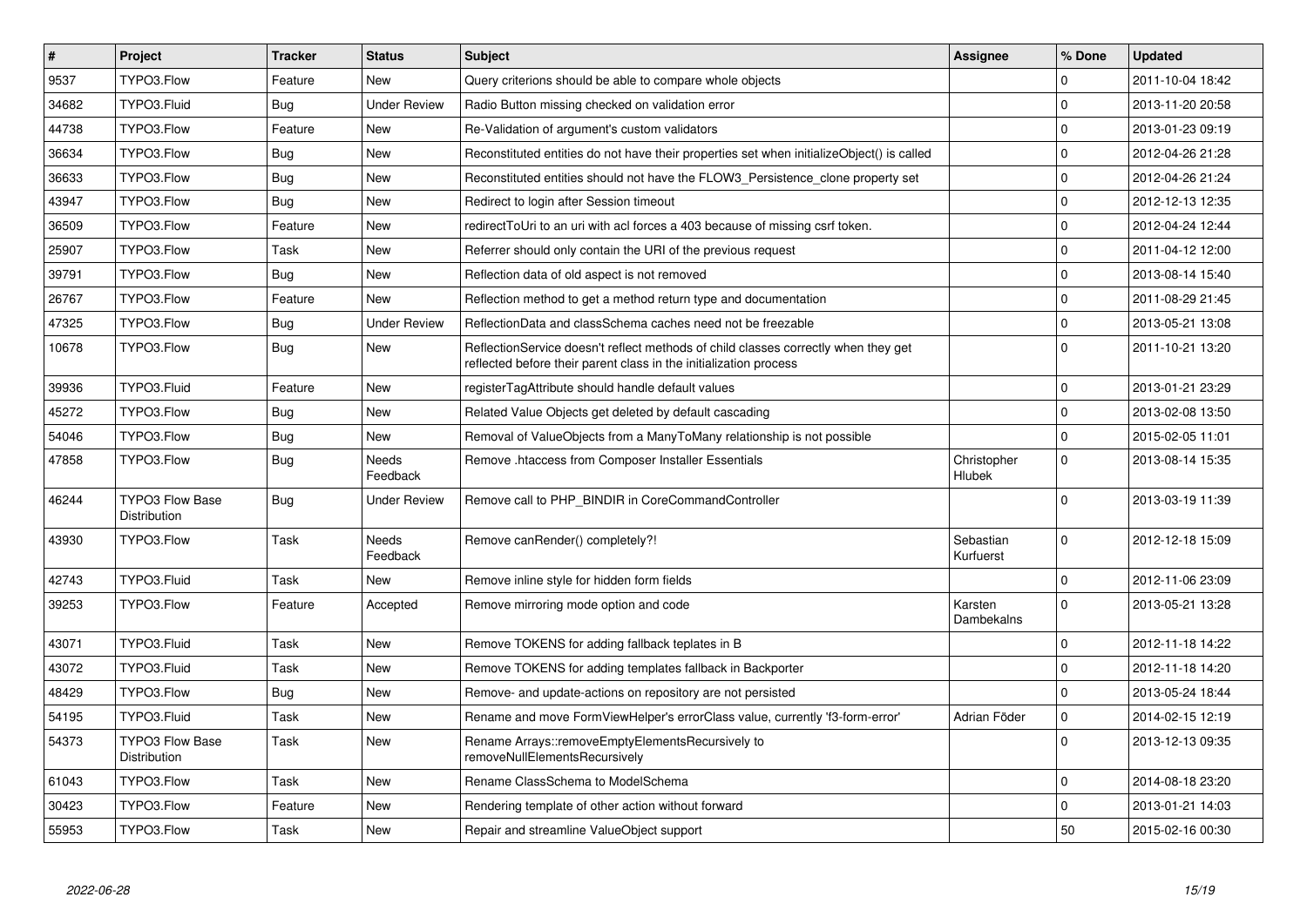| $\pmb{\#}$ | Project                                | <b>Tracker</b> | <b>Status</b>       | Subject                                                                                   | <b>Assignee</b>       | % Done      | <b>Updated</b>   |
|------------|----------------------------------------|----------------|---------------------|-------------------------------------------------------------------------------------------|-----------------------|-------------|------------------|
| 41508      | <b>TYPO3 Flow Base</b><br>Distribution | Task           | <b>Under Review</b> | Replace Jasmine by Buster.js                                                              |                       | 0           | 2012-10-01 20:58 |
| 44184      | TYPO3.Flow                             | <b>Bug</b>     | New                 | Request arguments are not merged correctly for single object actions                      |                       | $\mathbf 0$ | 2013-08-14 15:35 |
| 44186      | TYPO3.Flow                             | <b>Bug</b>     | New                 | Request does not accept custom Content-Type                                               |                       | $\mathbf 0$ | 2013-08-14 15:35 |
| 37279      | TYPO3.Flow                             | Feature        | <b>New</b>          | Request PropertyMapping                                                                   |                       | $\mathbf 0$ | 2012-05-18 16:06 |
| 45100      | TYPO3.Flow                             | Feature        | <b>Under Review</b> | RequestDispatchingAspect should check if entry point can handle current request           | Christopher<br>Hlubek | $\mathbf 0$ | 2013-02-08 15:32 |
| 52938      | <b>TYPO3 Flow Base</b><br>Distribution | <b>Bug</b>     | New                 | Resource stream wrapper doesn't work with foreign package                                 |                       | $\mathbf 0$ | 2013-10-18 10:31 |
| 38369      | TYPO3.Fluid                            | <b>Bug</b>     | New                 | Resource ViewHelpers should not fall back to request package                              |                       | 0           | 2012-06-25 15:55 |
| 58996      | TYPO3.Flow                             | <b>Bug</b>     | New                 | ResourceManager adding to persistence                                                     |                       | $\mathbf 0$ | 2014-06-25 14:38 |
| 42888      | TYPO3.Flow                             | <b>Bug</b>     | Needs<br>Feedback   | ResourceManager chokes on non existing files                                              |                       | $\Omega$    | 2012-11-12 18:02 |
| 64342      | <b>TYPO3 Flow Base</b><br>Distribution | <b>Bug</b>     | New                 | ResourceManager->deleteResource() leaves database entry                                   |                       | 0           | 2015-02-12 21:51 |
| 54403      | <b>TYPO3 Flow Base</b><br>Distribution | <b>Bug</b>     | New                 | Resources remade when parent record updated                                               |                       | $\Omega$    | 2013-12-13 22:39 |
| 35420      | <b>TYPO3 Flow Base</b><br>Distribution | Suggestion     | New                 | Review use of try / catch in the Security Framework                                       | Andreas Förthner   0  |             | 2012-03-31 00:00 |
| 62009      | TYPO3.Flow                             | <b>Bug</b>     | New                 | Rewrite URI Filename could be empty                                                       |                       | 0           | 2014-10-07 11:03 |
| 33215      | TYPO3.Fluid                            | Feature        | New                 | RFC: Dynamic values in ObjectAccess paths                                                 |                       | $\Omega$    | 2016-04-15 09:26 |
| 34133      | TYPO3.Flow                             | Feature        | New                 | RFC: Handle Semicolons in Path part of URIs as Scoped Path Parameters                     |                       | $\mathbf 0$ | 2012-02-21 15:17 |
| 55957      | TYPO3.Flow                             | Task           | New                 | RFC: Optimize AOP proxies                                                                 |                       | $\Omega$    | 2014-02-28 14:44 |
| 39788      | TYPO3.Flow                             | Feature        | New                 | RFC: Repository based NotExistsValidator                                                  |                       | $\mathbf 0$ | 2012-08-14 16:14 |
| 55958      | TYPO3.Flow                             | Task           | New                 | RFC: Use PHP 5.4 closure features for direct ObjectAccess                                 |                       | $\Omega$    | 2014-02-13 14:30 |
| 49039      | TYPO3.Flow                             | Feature        | New                 | RFC: Use PSR-3 logger interface in Flow                                                   |                       | 0           | 2013-07-10 15:19 |
| 49423      | TYPO3.Flow                             | <b>Bug</b>     | New                 | Role name and packageKey are not accessible                                               |                       | $\mathbf 0$ | 2013-09-05 10:26 |
| 54589      | TYPO3.Flow                             | <b>Bug</b>     | New                 | Role parent is not removed from roles MM table                                            |                       | $\Omega$    | 2013-12-24 15:32 |
| 49780      | TYPO3.Flow                             | <b>Bug</b>     | New                 | Roles are not synchronized                                                                |                       | $\mathbf 0$ | 2013-07-08 10:11 |
| 50395      | TYPO3.Flow                             | <b>Bug</b>     | Accepted            | Route cache caches routes for non dispatchable requests                                   | Bastian<br>Waidelich  | $\Omega$    | 2013-10-14 12:00 |
| 45917      | TYPO3.Flow                             | <b>Bug</b>     | New                 | RoutePartHandler transliteration must be improved                                         |                       | 0           | 2014-02-17 09:13 |
| 44891      | TYPO3.Flow                             | Feature        | New                 | Routes should be able to enforce http/https protocol                                      |                       | $\mathbf 0$ | 2014-05-14 19:55 |
| 39990      | TYPO3.Fluid                            | <b>Bug</b>     | New                 | Same form twice in one template: hidden fields for empty values are only rendered<br>once |                       | $\Omega$    | 2012-08-20 11:21 |
| 46073      | TYPO3.Flow                             | <b>Bug</b>     | <b>Under Review</b> | Scripts::executeCommand must be usable outsite of TYPO3.Flow                              |                       | $\mathbf 0$ | 2013-03-06 19:14 |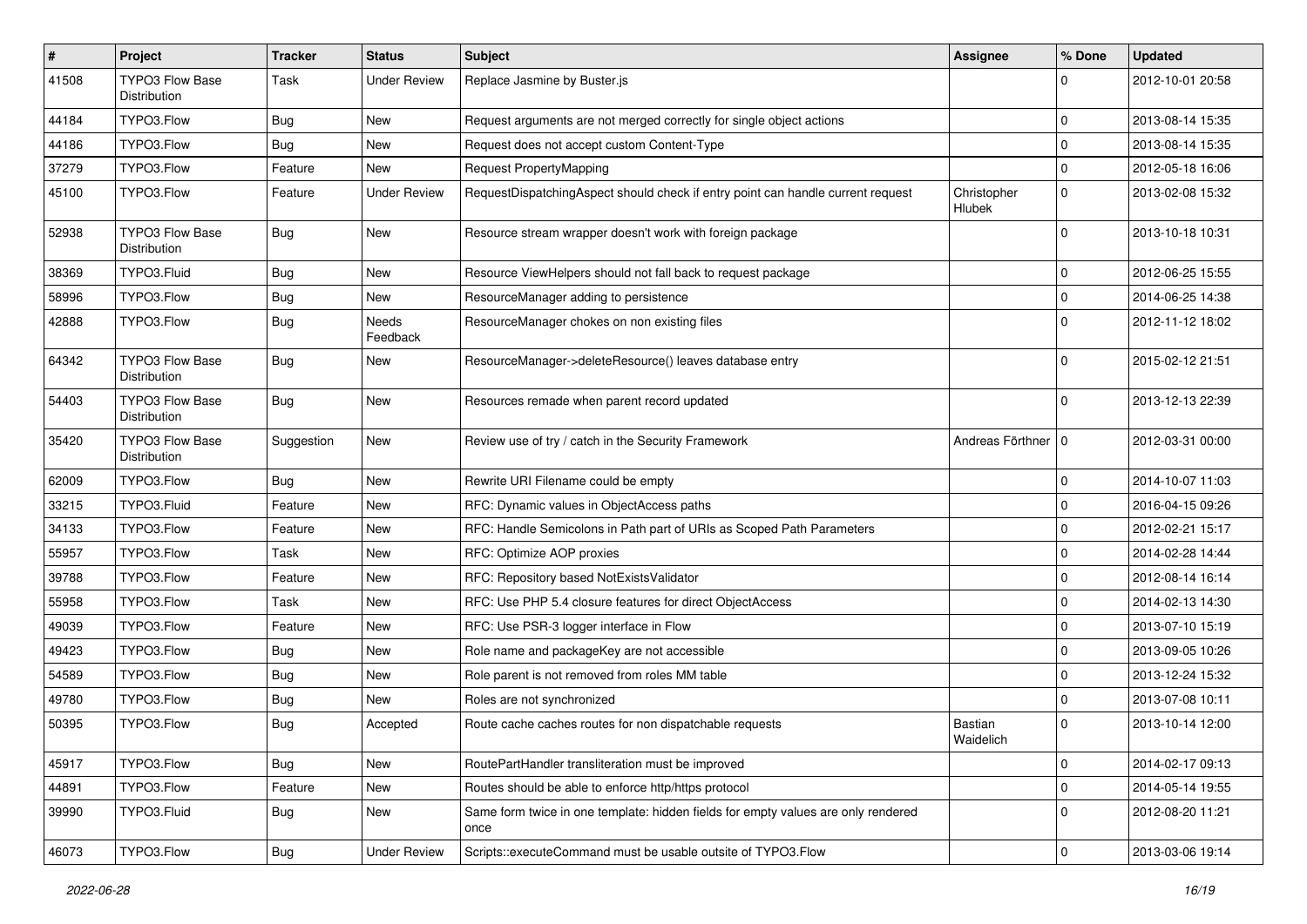| $\sharp$ | Project     | <b>Tracker</b> | <b>Status</b>       | <b>Subject</b>                                                                                                               | Assignee              | % Done       | <b>Updated</b>   |
|----------|-------------|----------------|---------------------|------------------------------------------------------------------------------------------------------------------------------|-----------------------|--------------|------------------|
| 31339    | TYPO3.Flow  | <b>Task</b>    | On Hold             | Search                                                                                                                       |                       | $\Omega$     | 2012-06-21 12:17 |
| 8989     | TYPO3.Fluid | Feature        | Needs<br>Feedback   | Search path for fluid template files                                                                                         |                       | $\Omega$     | 2012-03-12 18:10 |
| 32869    | TYPO3.Flow  | <b>Bug</b>     | New                 | Security config tokenClass doesnt throw exception if not found the class                                                     |                       | $\mathbf 0$  | 2012-03-19 10:53 |
| 39414    | TYPO3.Flow  | <b>Bug</b>     | New                 | Security Documentation                                                                                                       |                       | $\mathbf 0$  | 2012-12-15 21:41 |
| 8981     | TYPO3.Flow  | Feature        | New                 | Security/Performance: Provide Webserver Configuration file for common webservers -<br>do not use .htaccess                   |                       | $\Omega$     | 2010-10-20 11:39 |
| 37227    | TYPO3.Flow  | Bug            | On Hold             | securityContext->getParty is not available in widget context                                                                 |                       | $\mathbf 0$  | 2012-06-25 22:14 |
| 46210    | TYPO3.Flow  | <b>Bug</b>     | Needs<br>Feedback   | securityContext->getParty() in the initializeObject() method of a session-Scope object<br>throws exception on second request |                       | $\Omega$     | 2013-03-27 10:44 |
| 49756    | TYPO3.Fluid | Feature        | <b>Under Review</b> | Select values by array key in checkbox viewhelper                                                                            |                       | $\mathbf 0$  | 2014-03-25 02:40 |
| 65424    | TYPO3.Fluid | <b>Bug</b>     | <b>Under Review</b> | SelectViewHelper must respect option(Value Label)Field for arrays                                                            |                       | $\mathbf{0}$ | 2015-02-28 22:23 |
| 44234    | TYPO3.Fluid | <b>Bug</b>     | <b>Under Review</b> | selectViewHelper's sorting does not respect locale collation                                                                 |                       | $\mathbf 0$  | 2014-07-31 17:15 |
| 58153    | TYPO3.Flow  | <b>Bug</b>     | New                 | Session - Scope, Property with interface annotation fails at wakeup                                                          |                       | $\mathbf{0}$ | 2014-04-24 12:46 |
| 44203    | TYPO3.Flow  | <b>Bug</b>     | Needs<br>Feedback   | Session implementation is still racy                                                                                         | Robert Lemke          | $\mathbf{0}$ | 2013-08-14 15:35 |
| 45041    | TYPO3.Flow  | <b>Bug</b>     | New                 | Set file permissions doesnt work                                                                                             |                       | $\Omega$     | 2013-08-14 15:35 |
| 37846    | TYPO3.Flow  | Feature        | New                 | Should be able to declare more than one controllerObjectName per requestPatterns                                             |                       | $\mathbf 0$  | 2012-06-11 11:10 |
| 46091    | TYPO3.Fluid | Task           | Needs<br>Feedback   | Show source file name and position on exceptions during parsing                                                              |                       | $\Omega$     | 2013-03-07 11:26 |
| 44314    | TYPO3.Flow  | <b>Task</b>    | Accepted            | slightly file permissions for /Configuration/* and /Data/Persistent/EncryptionKey                                            | Karsten<br>Dambekalns | $\Omega$     | 2013-11-25 14:21 |
| 33465    | TYPO3.Flow  | <b>Bug</b>     | New                 | Some vital commands to recover the system fail when recovery is needed                                                       |                       | $\Omega$     | 2012-01-26 15:51 |
| 39699    | TYPO3.Flow  | <b>Bug</b>     | Accepted            | SQL DDL for TYPO3\FLOW3\Cache\Backend\PdoBackend                                                                             | Karsten<br>Dambekalns | $\Omega$     | 2012-12-13 12:35 |
| 45623    | TYPO3.Flow  | <b>Bug</b>     | New                 | SQL error when calling TYPO3.Blog Setup controller                                                                           |                       | $\mathbf 0$  | 2013-02-21 12:16 |
| 38216    | TYPO3.Flow  | <b>Bug</b>     | Needs<br>Feedback   | Static method calls in reflected classes refer to _Original class                                                            |                       | $\Omega$     | 2012-12-13 12:35 |
| 11039    | TYPO3.Flow  | <b>Bug</b>     | Needs<br>Feedback   | Static object container injects properties to result of factory object                                                       |                       | $\Omega$     | 2012-03-14 13:41 |
| 56744    | TYPO3.Flow  | Feature        | New                 | stay logged in                                                                                                               |                       | $\mathbf 0$  | 2014-03-27 12:17 |
| 38222    | TYPO3.Flow  | Feature        | New                 | Step execution signals with concrete name                                                                                    |                       | $\mathbf 0$  | 2013-02-21 16:39 |
| 36800    | TYPO3.Flow  | Task           | Accepted            | Streamline Resource object API                                                                                               | Robert Lemke          | 50           | 2013-08-02 17:03 |
| 37473    | TYPO3.Flow  | Bug            | New                 | Subsequent Exceptions related to Doctrine Entity Manager makes it snap shut                                                  |                       | $\mathbf 0$  | 2012-10-25 10:29 |
| 55719    | TYPO3.Flow  | Feature        | New                 | Support additional Resource Folders                                                                                          |                       | $\mathbf 0$  | 2014-02-06 11:38 |
| 3728     | TYPO3.Flow  | Feature        | New                 | Support arrays of objects as controller arguments                                                                            |                       | $\mathbf 0$  | 2013-11-16 17:34 |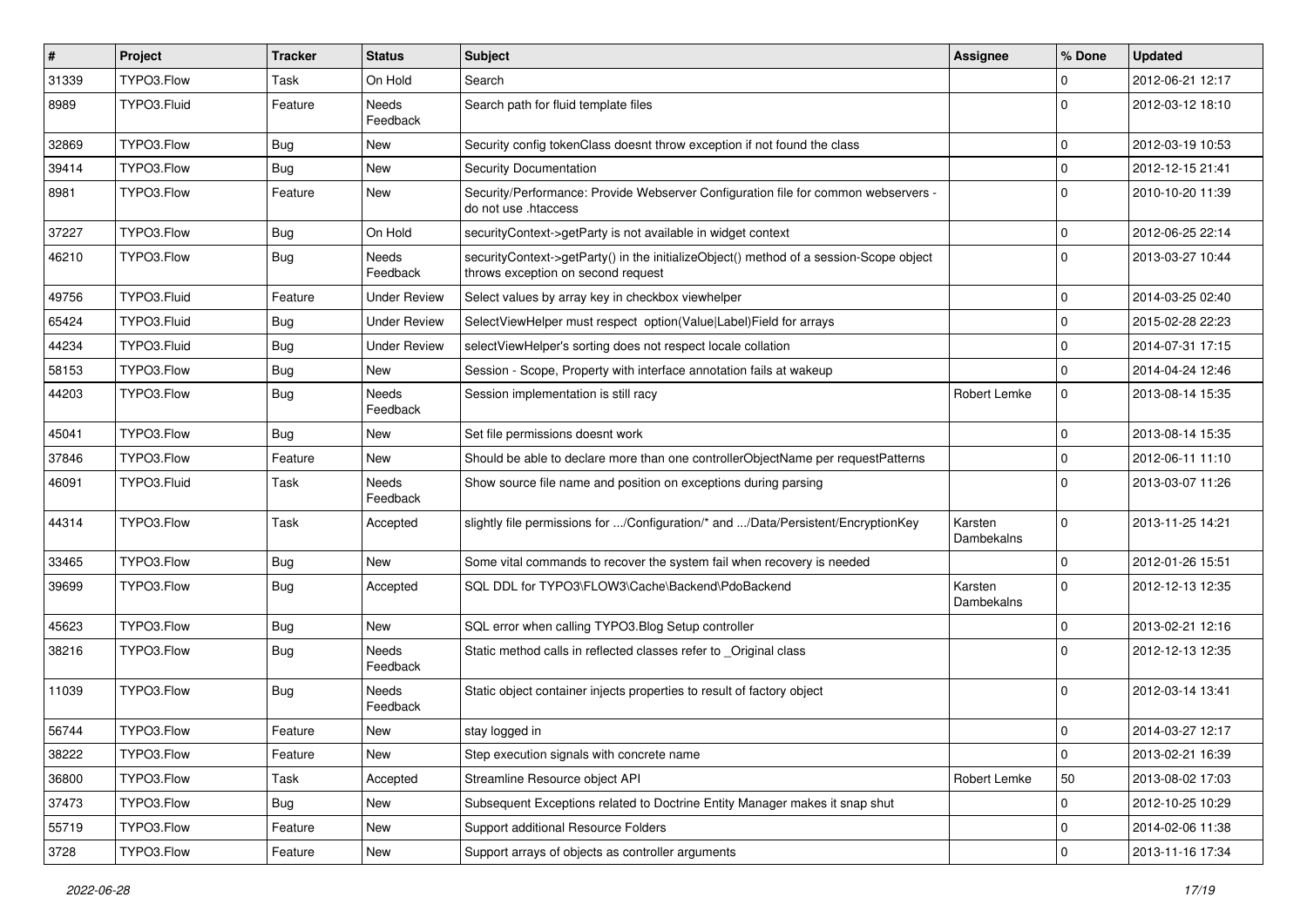| $\#$  | <b>Project</b>                         | <b>Tracker</b> | <b>Status</b>       | <b>Subject</b>                                                                                                       | Assignee                     | % Done         | <b>Updated</b>   |
|-------|----------------------------------------|----------------|---------------------|----------------------------------------------------------------------------------------------------------------------|------------------------------|----------------|------------------|
| 26765 | TYPO3.Flow                             | Feature        | Accepted            | Support class schema features for every reflected class                                                              | Karsten<br>Dambekalns        | $\Omega$       | 2013-02-14 20:47 |
| 46371 | TYPO3.Flow                             | Feature        | New                 | Support compilation of static information in proxy classes                                                           | Christopher<br><b>Hlubek</b> | $\mathbf 0$    | 2013-03-16 21:26 |
| 41420 | TYPO3.Flow                             | Feature        | <b>New</b>          | Support entity versioning                                                                                            |                              | 0              | 2012-09-27 14:11 |
| 49011 | TYPO3.Flow                             | <b>Bug</b>     | <b>Under Review</b> | Support executing TYPO3. Flow inside a PHAR                                                                          |                              | $\Omega$       | 2014-10-03 15:21 |
| 9514  | TYPO3.Fluid                            | Feature        | <b>New</b>          | Support explicit Array Arguments for ViewHelpers                                                                     |                              | $\mathbf 0$    | 2011-05-06 11:03 |
| 9313  | TYPO3.Flow                             | Feature        | New                 | Support for currencies                                                                                               |                              | 0              | 2011-12-15 17:44 |
| 62292 | TYPO3.Flow                             | Major Feature  | New                 | Support for entity translation                                                                                       |                              | $\Omega$       | 2014-10-17 03:18 |
| 32106 | TYPO3.Flow                             | Feature        | Accepted            | Support for Object source in PropertyMapper                                                                          |                              | 0              | 2013-06-24 09:59 |
| 56556 | TYPO3.Flow                             | Feature        | New                 | support has Property and is Property                                                                                 |                              | $\mathbf 0$    | 2014-04-08 00:34 |
| 48657 | TYPO3.Flow                             | Feature        | <b>Under Review</b> | support HTTP_RANGE                                                                                                   |                              | $\mathbf 0$    | 2013-06-20 16:19 |
| 47273 | TYPO3.Flow                             | Feature        | New                 | Support mapping properties with differing types for setter and property                                              |                              | $\mathbf 0$    | 2013-05-21 13:28 |
| 3153  | TYPO3.Flow                             | Feature        | New                 | Support of action based filter rules defined by annotation.                                                          |                              | $\Omega$       | 2015-01-25 18:23 |
| 51676 | TYPO3.Flow                             | Feature        | <b>Under Review</b> | Support of symlinks for Resources                                                                                    |                              | 100            | 2015-06-13 12:51 |
| 30258 | TYPO3.Flow                             | Feature        | New                 | Support optional package dependencies                                                                                |                              | 0              | 2011-09-24 18:34 |
| 56916 | TYPO3.Flow                             | Feature        | New                 | Support PATCH request method as of RFC5789                                                                           |                              | $\Omega$       | 2014-03-14 16:50 |
| 43424 | TYPO3.Kickstart                        | Feature        | Under Review        | Support subpackage when kickstarting model & repository                                                              | Karsten<br>Dambekalns        | $\Omega$       | 2014-11-20 22:35 |
| 4146  | TYPO3.Flow                             | Feature        | Accepted            | Support typed parameters for validation                                                                              | Karsten<br>Dambekalns        | 50             | 2010-10-20 11:39 |
| 45409 | TYPO3.Flow                             | Feature        | New                 | Support validation of abstract nested properties                                                                     |                              | $\Omega$       | 2013-05-21 13:28 |
| 3588  | TYPO3.Flow                             | Feature        | Accepted            | Support value objects in the Object Factory                                                                          | Robert Lemke                 | $\mathbf 0$    | 2010-10-20 11:39 |
| 54744 | TYPO3.Flow                             | <b>Bug</b>     | New                 | System.log contains many NOTICE Flow The argument "workspace" declared in<br>pointcut does not exist in method TYPO3 |                              | $\Omega$       | 2014-02-12 09:07 |
| 60856 | TYPO3.Fluid                            | Bug            | New                 | Target attribute not supported by the form viewhelper                                                                |                              | 0              | 2014-08-08 13:14 |
| 47601 | <b>TYPO3 Flow Base</b><br>Distribution | <b>Bug</b>     | New                 | Template Path of Submodules contains lowercase Namespace                                                             |                              | $\Omega$       | 2013-04-26 14:33 |
| 46689 | TYPO3.Flow                             | <b>Bug</b>     | New                 | The new ClassLoader swallows Fatal Errors                                                                            | <b>Marc Neuhaus</b>          | $\mathbf 0$    | 2013-05-14 09:21 |
| 1856  | TYPO3.Flow                             | Feature        | <b>New</b>          | The Package Manager checks dependencies between packages on each activation /<br>deactivation                        | Christopher<br>Hlubek        | 0              | 2010-10-20 11:39 |
| 52591 | TYPO3.Fluid                            | Bug            | New                 | The Pagination Widget broken for joined objects                                                                      |                              | $\mathbf 0$    | 2013-10-07 21:59 |
| 52280 | TYPO3.Flow                             | Task           | <b>Under Review</b> | Throw Exception if there is an array in PSR-0 autoload                                                               |                              | $\Omega$       | 2013-10-05 11:30 |
| 45253 | TYPO3.Flow                             | Task           | Accepted            | Throw exception in PointcutMethodNameFilter if given method's argument does not<br>match the actual method signature | Christian Müller             | 0              | 2013-03-07 16:33 |
| 46050 | TYPO3.Flow                             | Feature        | New                 | To decouple log file writing at Logger->logException                                                                 |                              | $\overline{0}$ | 2013-03-05 21:43 |